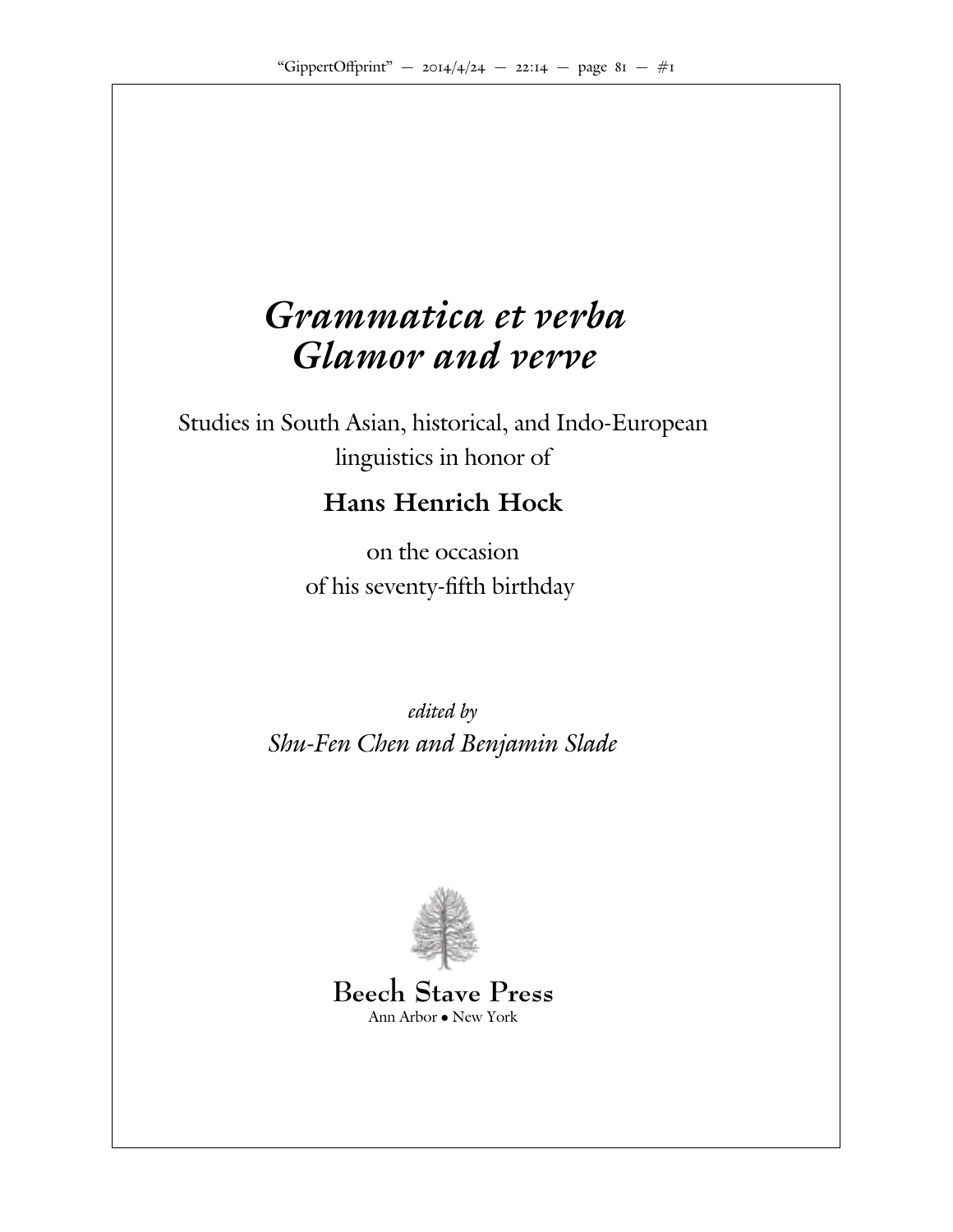

No part of this publication may be reproduced, translated, stored in a retrieval system, or transmitted in any form or by any means, electronic, mechanical, photocopying, recording or otherwise, without prior written permission from the publisher.

Typeset with LHEX using the Galliard typeface designed by Matthew Carter and Greek Old Face by Ralph Hancock. The typeface on the cover is Post Hock by Steve Peter.

Library of Congress Cataloging-in-Publication Data

Grammatica et verba : glamor and verve : studies in South Asian, historical, and Indo-European linguistics in honor of Hans Henrich Hock on the occasion of his seventyfifth birthday / edited by Shu-Fen Chen and Benjamin Slade.

pages cm

Includes bibliographical references.

 $ISBN \rightarrow -$  -9895 - (alk. paper)

. Indo-European languages. . Lexicography. . Historical linguistics. I. Hock, Hans Henrich, - honoree. II. Chen, Shu-Fen, editor of compilation. III. Slade, Benjamin, editor of compilation.

 $-dc$ 

p512.h56g73 2013

Printed in the United States of America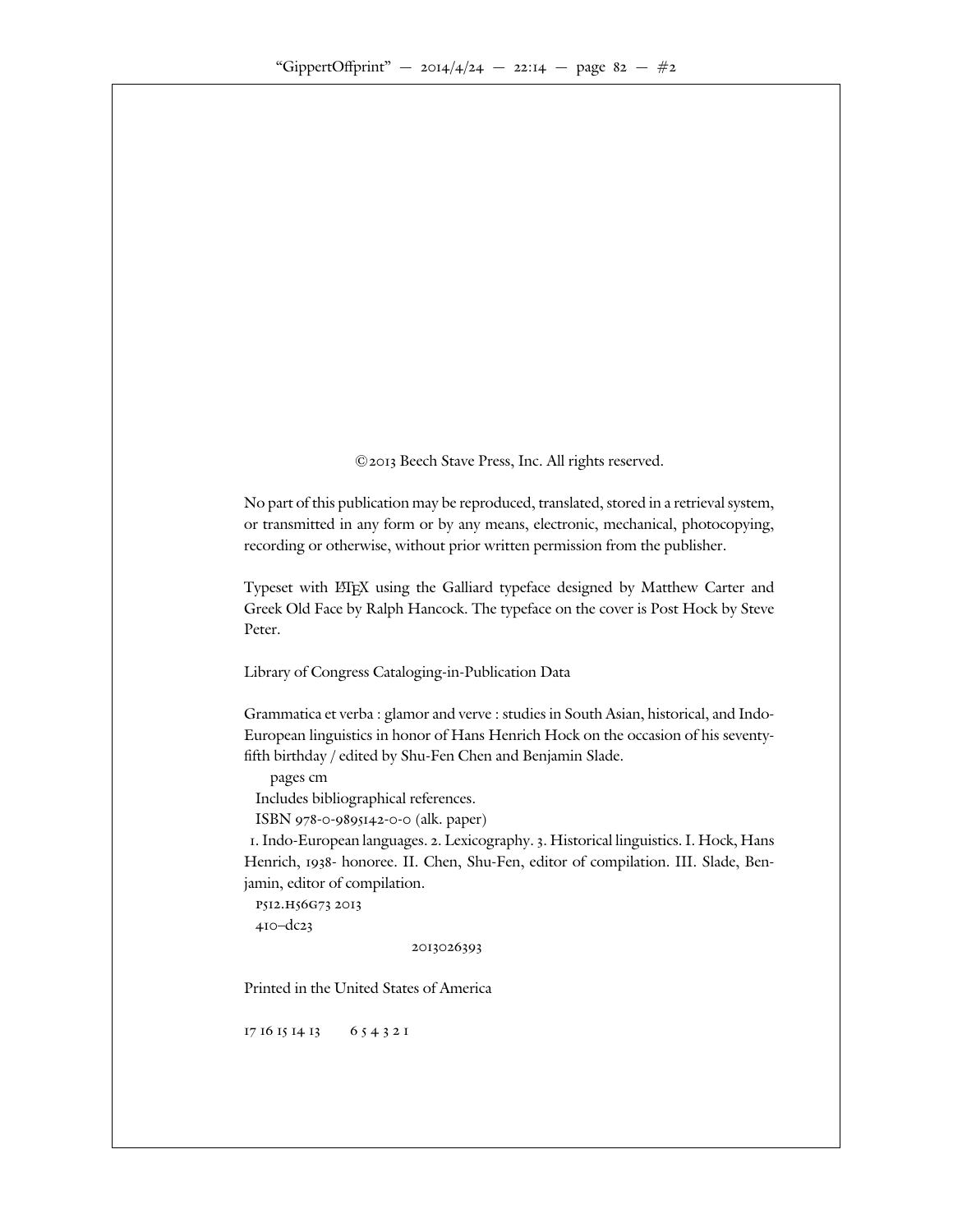### **Table of Contents** HHHHHHHHHHHHHHHHHHHHHHHHHHHHHHHHH

| Anvita Abbi, Traces of Archaic Human Language Structure                  |
|--------------------------------------------------------------------------|
|                                                                          |
| Shu-Fen Chen, A Study of Punctuation Errors in the Chinese Diamond Sutra |
|                                                                          |
| Jennifer Cole and José I. Hualde, Prosodic Structure in Sound Change     |
| Probal Dasgupta, Scarlet and Green: Phi-Inert Indo-Aryan Nominals        |
|                                                                          |
| Alice Davison, Reversible and Non-reversible Dative Subjects:            |
|                                                                          |
| Madhav M. Deshpande, Sanskrit Traditions during the Rule of the Peshwas: |
|                                                                          |
| Jost Gippert, An Outline of the History of Maldivian Writing             |
| Olav Hackstein, Polar Questions and Non-headed Conditionals              |
| in Cross-linguistic and Historical Perspective                           |
| Stephanie W. Jamison, RV sá hináyám (VI. . ) with a Return Visit         |
|                                                                          |
| Brian Joseph, Aspirates, Fricatives, and Laryngeals                      |
|                                                                          |
| Jared S. Klein, Some Rhetorical Aspects of Adjacent                      |
| Interstanzaic Phrasal Repetition in the Rigveda                          |
| Kelly Lynne Maynard, Balkan Sprachbund Features in Samsun Albanian       |
| H. Craig Melchert, Agreement Patterns in Old and Middle Hittite          |
| Adriana Molina-Muñoz, Sanskrit Compounds and the Architecture            |
|                                                                          |
| Don Ringe, The Linguistic Diversity of Aboriginal Europe                 |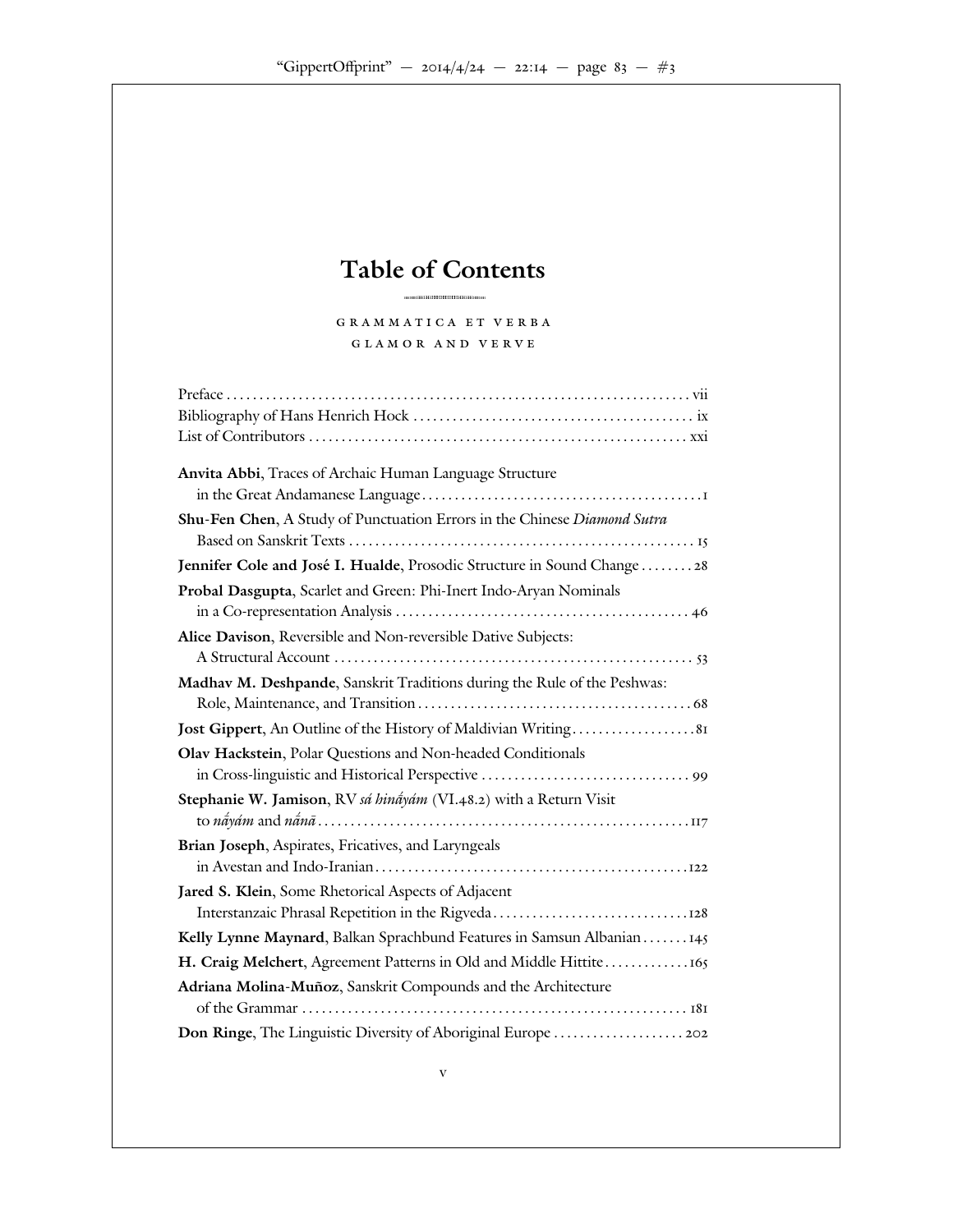### Table of Contents

| Steven Schäufele, Constituent Order in Song Lyrics<br>Marco Shappeck, Ecuadorian Andean Spanish ya:                                 |
|-------------------------------------------------------------------------------------------------------------------------------------|
| Benjamin Slade, Question Particles and Relative Clauses in the History of<br>Sinhala, with Comparison to Early and Modern Dravidian |
| Karumuri V. Subbarao and Rajesh Kumar, Aspects of Agreement in Hmar                                                                 |
| Yasuko Suzuki, On Characterizing Sanskrit anusvāra                                                                                  |
| Sarah Tsiang, Horses Lost, Found, and Jockeying for Position                                                                        |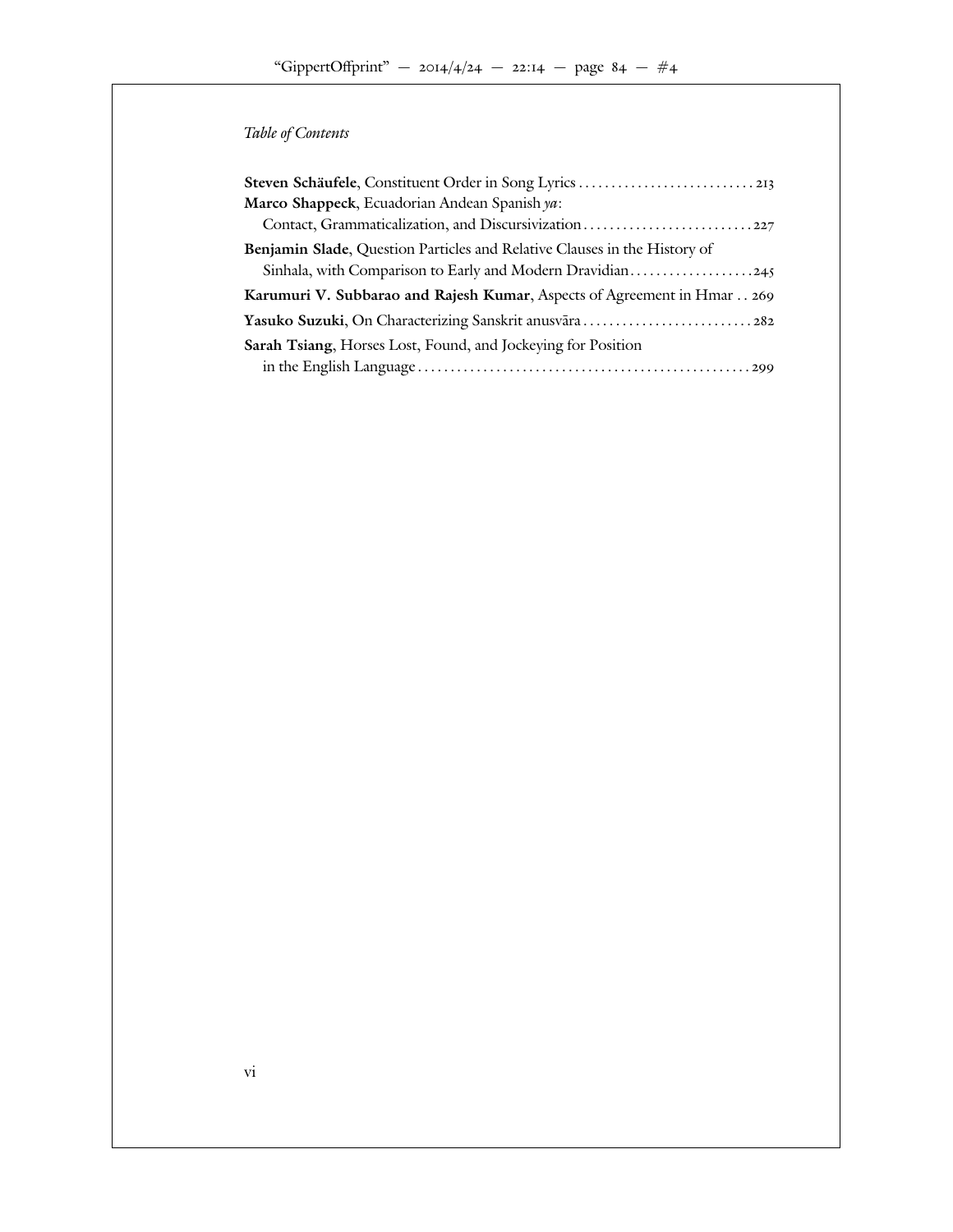HHHHHHHHHHHHHHHHHHHHHHHHHHHHHHHHH

Among the Indo-Aryan languages, Dhivehi, the language of the Maldives, is very peculiar with respect to its written appearance, given that it underwent in its history a radical change of scripts which by the end of the th c. led from a typical Southern Brahmi cursive named Dives akuru to a right-to-left directed script named Thaana that has no equivalent anywhere else. The period covered by both these scripts extends over approximately vears, the oldest records of Dhivehi proper dating back to the th c. when the islands were converted to Islam. However, the few pre-Islamic written monuments that have been preserved clearly show that knowledge of writing must have been present in the Buddhist age preceding the Muslim epoch, even though it was primarily Sanskrit, not an ancient type of Dhivehi, that was the medium of literacy then. With the discovery of a brick-shaped coral stone inscribed with a Buddhist *dhāraṇī* in a primeval type of Brahmi on the island of Landhoo in the northernmost atoll of the Maldives a few years ago, evidence for Maldivian literacy has changed dramatically: we may now safely posit writing to have been present on the islands continuously for at least years, starting with an "Insular" Prakrit that must have been the predecessor of what developed to be the Dhivehi language of today. In the following pages, I intend to outline the state of knowledge concerning the history of Dhivehi and its writing systems, achieved in the course of a thorough investigation of the written documents available so far.

#### **The periodization of Maldivian literacy**

On the basis of the written records and their (presumable or explicit) dating, we arrive at five periods of Maldivian literacy that can be distinguished with respect to the contents, the state of the language, the writing system, and the writing materials used:

a) Buddhist Prakrit period  $($  ?–ca. th c.  $)$ 

This period is, for the time being, only represented by the Brahmi inscription from Landhoo mentioned above. Its content is a spell against demons and evil events,

From Shu-Fen Chen and Benjamin Slade (eds.), Grammatica et verba: Glamor and verve. Studies in South Asian, historical, and Indo-European linguistics in honor of Hans Henrich Hock on the occasion of his seventy-fifth birthday. Copyright © Beech Stave Press, Inc. All rights reserved.

Cf. Gippert a as to the editio princeps of the inscription.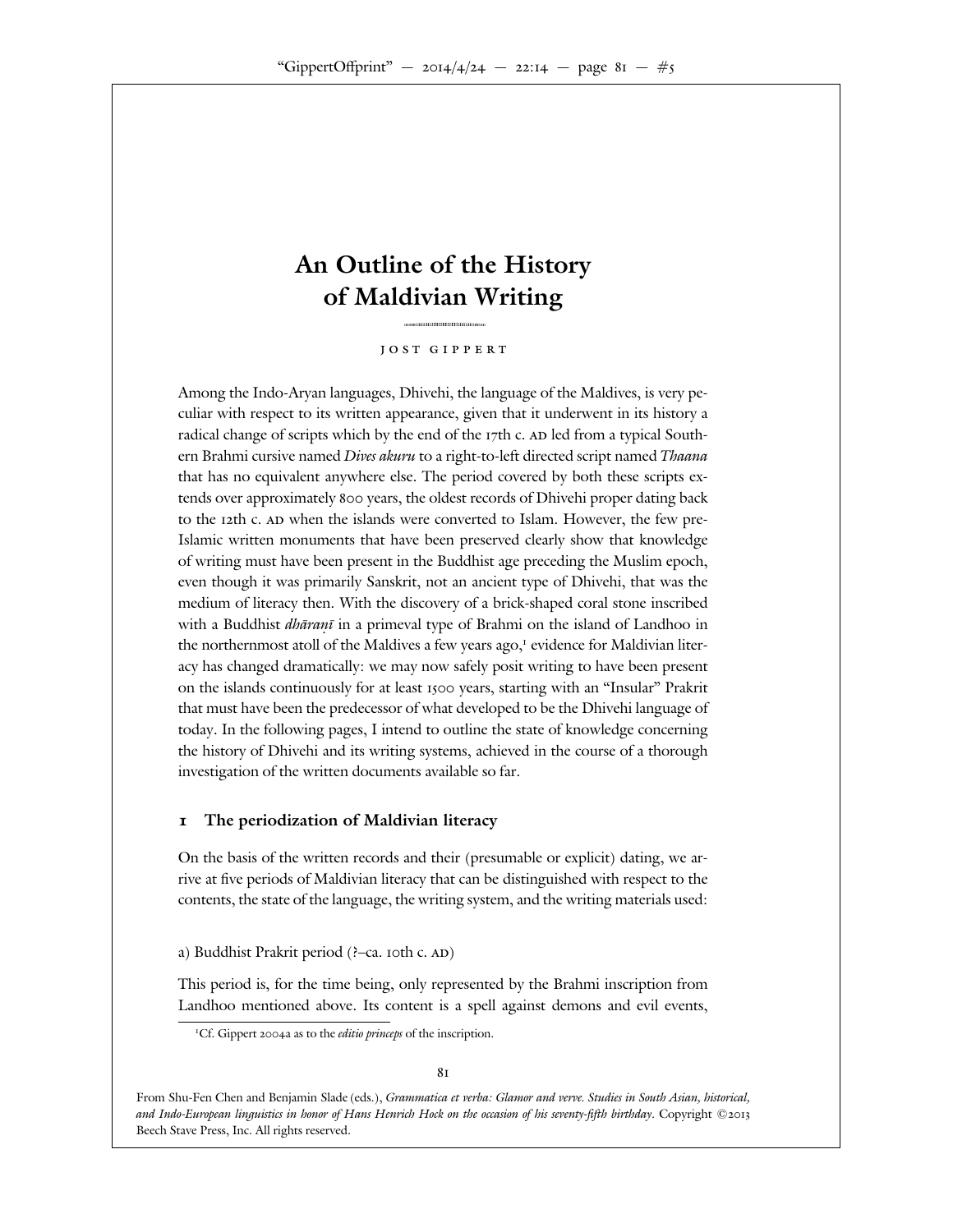which is very similar to *dhāraṇī*'s of (northern) Vajrayāna Buddhism. The language is a peculiar Prakrit, herein termed "Dhivehi Prakrit", intermingled with Sanskritisms.

#### b) Buddhist Sanskrit period (ca. th- th c.)

This period manifests itself in a few inscribed artefacts from various islands, which have been collected in the National Museum of the Maldives in Male. The main objects under concern are two statues bearing several faces, with weapon-like symbols suggesting that they pertain to a Vajrayana-type Buddhist environment. This is confirmed by the inscriptions on them which represent a mantra pertaining to Yamantaka, the texts being essentially identical. Both inscriptions are written in an ¯ extremely awkward way, in the same cursive as that used in the following centuries. There is only one monument inscribed in *Nāgarī* script; its contents have not been identified yet. It is likely that in the same period an ancient stage of Dhivehi was also written, e.g. in documents concerning the foundation of Buddhist monasteries; however, no such records have been unearthed so far.

#### c) Old Dhivehi period (middle of the  $-$ th–end of the  $-$ th c.)

The Islamicization of the Maldives by around the year brought about radical change in that it led to the destruction of nearly all Buddhist monuments on the islands, including written records of the preceding period. The documents preserved from the four centuries representing the early Islamic period of the Maldives are socalled lomafanu's, i.e. copper plate grants issued by Maldivian kings in connection with the foundation and maintenance of mosques. The eight  $l\bar{\sigma}m\bar{\alpha}fannu$ 's that have remained accessible (either in toto or partially) extend from ca. 1194 to about They are written in an early form of the *Dives akuru* cursive sometimes called *Evela* akuru, i.e. script (akuru  $<$  Skt. akṣara) of yore (e vēla = 'that time'). The language is an ancient variety of Dhivehi, hereafter named "Old Dhivehi", which abounds with Sanskritisms (sometimes written in  $N\bar{a}gari$  script in the earlier records) and Prakritisms as well as loans from Persian and Arabic (sometimes written in Arabic script in the later records). The period ended with the short interval of Portuguese rule on the Maldives  $($  -  $)$ .

#### d) Middle Dhivehi period (end of the  $\pm$  th c.)

The subsequent period is characterized by the application of writing materials other

Cf. Gippert to appear for a thorough account of the inscriptions, which were destroyed during the political turmoil of February

Arabic was also used in inscriptions in that period; cf. Gippert : as to the wooden board inscription of ca.  $-$  of the Male Hukuru mosque.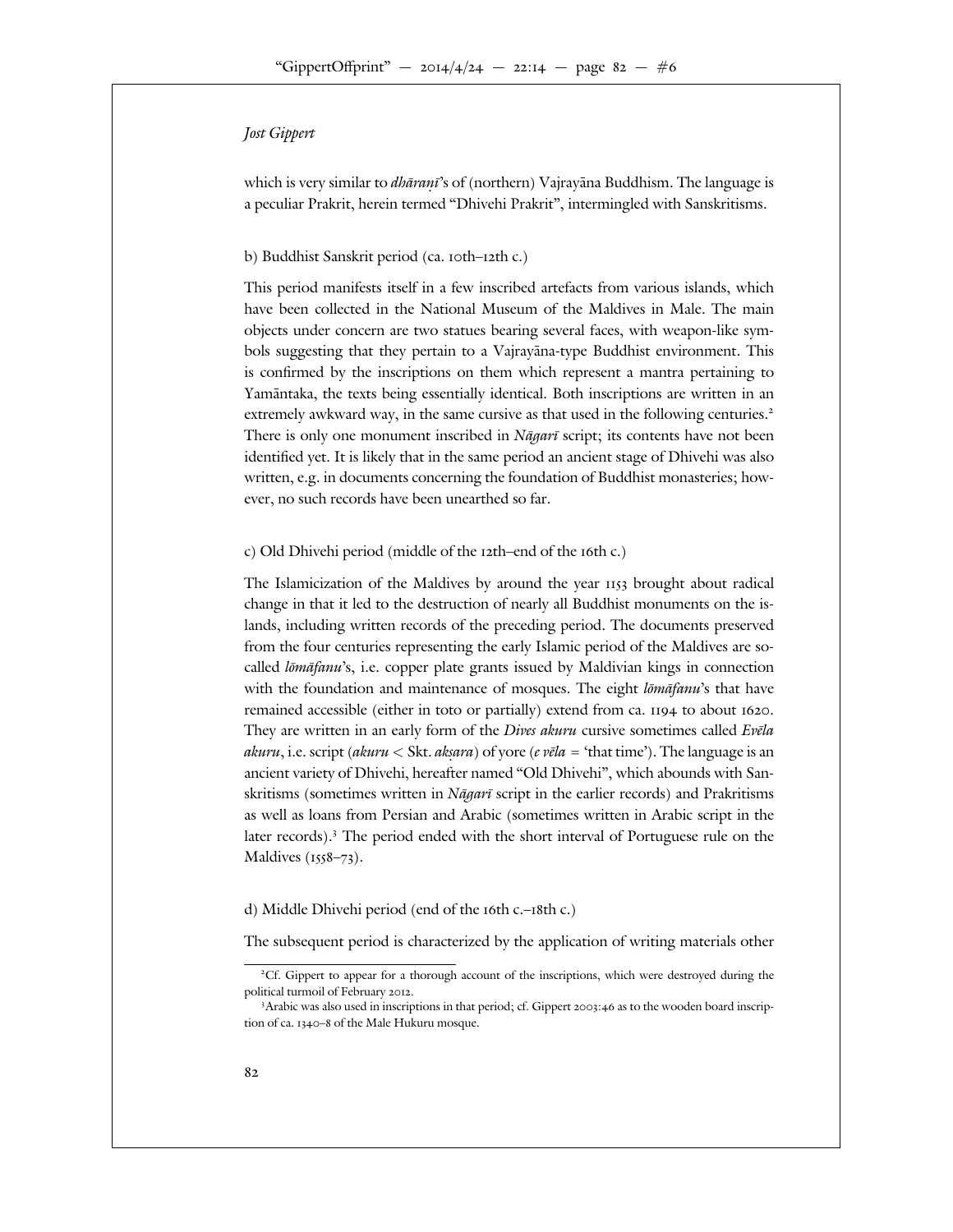than copper plates, including paper documents (so-called  $f$ atkolu's, i.e. 'valuable leaves'), inscriptions on wooden boards (so-called *filā fatkolu*'s, i.e. 'wooden *f.s*'), and (coral) stone inscriptions, all written in what may be regarded as the "standard" form of Dives akuru, with many foreign elements interspersed in Arabic script. The language of these monuments may be termed "Middle Dhivehi". The period ended with the gradual replacement of *Dives akuru* by the *Thaana* script in the course of the th c.

#### e) Modern Dhivehi period (th c.-today)

The introduction of the *Thaana* script by the end of the the narked the beginning of the modern period of Dhivehi literacy, which extends up to the present day. Although Thaana is but partially derived from Arabic (cf. below), it was clearly devised to overcome the problem of having to mix (left-to-right) Dives akuru with (right-toleft) Arabic in nearly all contexts. Within the past three centuries, *Thaana* has undergone a few changes, though none of them systematic.

#### **The linguistic background of** *Dives akuru*

While *Thaana* was clearly designed in accordance with the phonological requirements of the Maldivian language of the late th century, comprising exactly twenty-four basic characters for the twenty-four basic consonant phonemes of the language (cf. § below), Dives akuru in all its varieties was much less in concord with the sound system of Dhivehi in its di erent stages. Even in the Prakrit period, the Maldivian writing system, which had historically developed from an early Brahmi type, was redundant in many respects due to the imbalance between the sound inventories of early Middle Indic (for which the Brahmi script had been invented) and of Insular Prakrit (and its descendant, Dhivehi). In order to illustrate this, it is necessary to re-draw here the main features of the sound history of Dhivehi in terms of a tentative relative chronology.

#### **. Relative chronology of Dhivehi sound changes**

a) Together with all other Middle Indic vernaculars, Insular Prakrit must have undergone the typical reduction of consonant clusters at an early stage. Thus, there is no trace of the r of  $S(ans)k(ri)t$  grama-'village' in Mo(dern) Dh(ivehi) gan (toponym) < Mi(ddle) Dh(ivehi) O(ld) Dh(ivehi) gamu < D(hivehi) P(rakrit) \*gams < E(arly) I(nsular) P(rakrit) \*gāma, or of the v of Skt. dvīpa- 'island' in MoDh dū (element of

The following treatise builds upon previous work published by the present author and S. Fritz (cf. Fritz ; Fritz and Gippert ; Gippert b).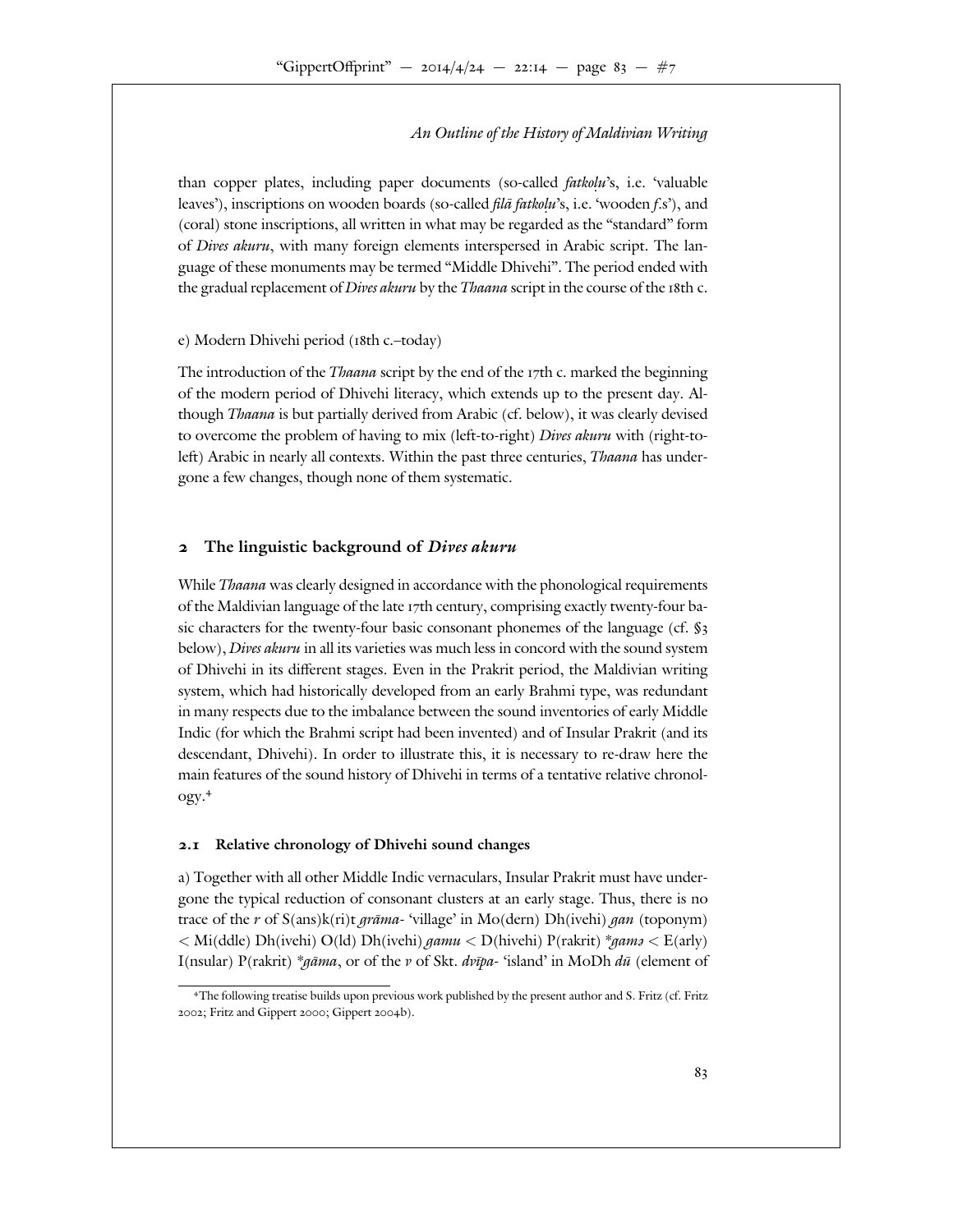island names)  $<$  MiDh *duvu*  $<$  ODh *divu*, *duvu*  $<$  DP *diva*  $<$  EIP *dipa*. In accordance with the so-called two-mora rule, most consonant clusters in medial position changed into either single consonants or geminates, depending on or interacting with the length of the preceding vowel. In the relevant cases, Dhivehi only partly agrees with Pali; cf. e.g. MoDh  $ra^2$  < MiDh  $rat$  < ODh  $ratu$  'island, land' < IP \* $rat^3$  < EIP \*rătța < Skt. rāstra- (long vowel reduced before the geminate,  $\sim$  Pali ratt<sup>h</sup>a-) vs. MoDh  $r\bar{\epsilon}$  < MiDh  $rei$  < ODh \*rei 'night' < DP \*reyi < EIP \*rāti < Skt. rātrī- (single consonant after long vowel, vs. Pali  $r$ ätti-). In a similar way, Skt.  $s$ ūtra- 'thread' led to MoDh  $\bar{u}$  (via ODh \*uvu < DP \*suva < EIP \*suta, vs. Pali sutta-). Before this, the distribution of retroflex and non-retroflex consonants in the neighborhood of  $r$ must have been realigned in many cases, yielding e.g. MoDh  $vo^2$  'lamp' < MiDh  $vo^t$ < ODh  $\textit{vet}(u)$  < DP \*veti < EIP \*vatti < Skt. varti- 'wick (of a lamp)'. In the same context, we must assume that syllabic  $r$  was substituted by  $i$  or  $u$  after neighboring dentals were a ected by r, as shown by MoDh MiDh ODh kula 'done, made' < DP \*kudə < EIP kuta < Skt. kr̥ta-; MoDh MiDh ODh bodu 'great, big' < DP \*bond़> < EIP \*bu'anta < Skt. byhanta-; or the name of the lunar constellation MoDh miaheliya << DP \*miyasirasa- < EIP \*migasirasa- < Skt. mrgasirasa-. Note that there is no indication that word-final consonants of Sanskrit (e.g., the accusative ending  $m$ ) might have survived into EIP; at least they have left no traces in Dhivehi whatsoever.

b) Together with Sinhalese, Dhivehi is characterized by the loss of the aspiration opposition in stops. Thus, there is nothing left of the distinction between  $\ast p$  and  $\ast p^b$  in MoDh fen 'water'  $<$  MiDh ODh pen(u)  $<$  DP \*pens  $<$  EIP \*pāniya  $<$  Skt. pāniya-, MoDh fonu 'foam'  $<$  MiDh  $*{ponu <$  ODh  $*{penu <}$  DP  $*{penz <}$  EIP  $*{pēna <}$  Skt.  $p^{\textit{b}}$ en/na-, and MoDh foni 'juice'  $<$  MiDh \*poni  $<$  ODh peni  $<$  DP \*peniya  $<$  EIP \**pēnita* < Skt.  $p^h$ *ānita*-. In the same context we may note the loss of inherited h as in MoDh ay 'hand'  $<$  MiDh at  $<$  ODh atu  $<$  DP  $*$ at $s$   $<$  EIP  $*$ atta  $<$  Skt. hasta- or MoDh MiDh ODh  $m\bar{a}$  'big'  $<$  DP  $*m\bar{a}$   $<$  EIP  $m\alpha'\bar{a}$   $<$  Skt. mah $\bar{a}$ .

c) Still at an early stage, open initial syllables consisting of nothing but a short vowel were dropped. This led to MoDh MiDh ODh *dia* 'water' < DP \**diya* < EIP \**daka* < Skt. ŭdaka-, M0Dh MiDh ran 'gold'  $<$  ODh ran $(u)$   $<$  DP  $*$ ran $s$   $<$  EIP  $*$ ranna  $<$  Skt. hŭranya-, or MoDh daśu(-gā) 'under' < MiDh ODh datu < DP \*dats < EIP \*datta  $<$  Skt.  $\check{a}d^{b}$ ast<sup>h</sup>āt. After this, the accent is likely to have been fixed upon the (resulting) first syllable of all words.

The stage reached at this point is here referred to as representing the "E(arly) I(nsular) P(rakrit)" commonly underlying Dhivehi and Sinhalese.

d) An important sound change in the prehistory of Dhivehi was the development of

Cf. Fritz ( $\cdots$  n. ) with further references.

Attested e.g. in the metrical recension of the Vikramacarita  $(3.1.74 \times 10^{12})$ .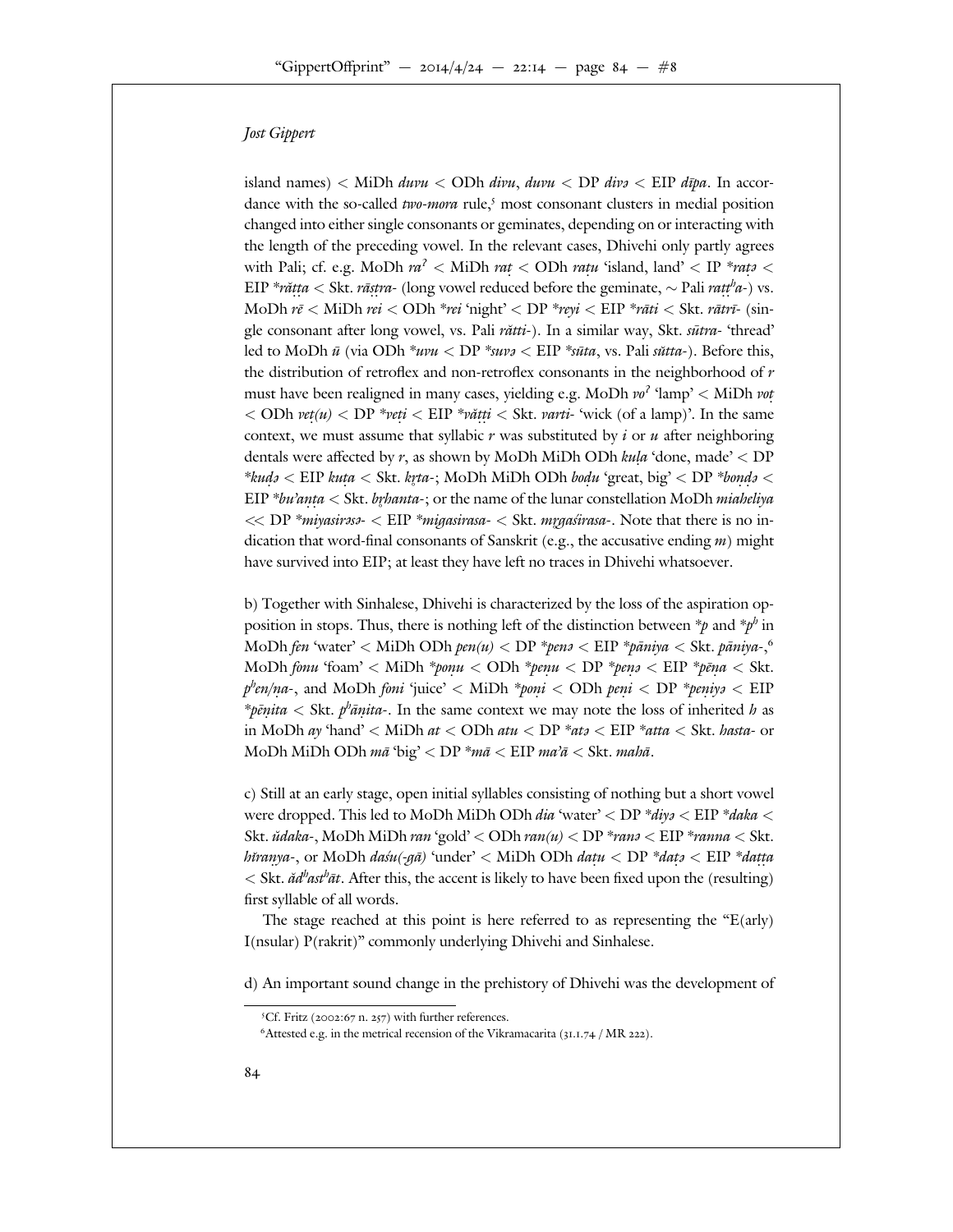initial y to a voiced dental stop d as in the verbal root  $y\bar{a}$ - 'go' which is reflected in MoDh MiDh ODh  $da$ - (modern lexicon entry form  $dan\bar{t}$  'go'). This sound change is one of the most remarkable shibboleths distinguishing Dhivehi from Sinhalese, where  $y$ - has been preserved (lexicon entry form yanava 'go').

e) Another important early change consists of the leveling of long and short vowels. This led to the  $\bar{i}$  in Skt. *dvīpa* 'island' (> ODh *divu*, via DP \**diva*, EIP \**dīpa*) becoming indistinguishable from the  $\check{\iota}$  in Skt.  $b^b$ itti 'wall' (> ODh bitu, via DP \*bits, EIP \*bitti). Original  $\check{a}$  and  $\bar{a}$  represent a special case here in that  $\check{a}$  in open syllables had a peculiar outcome, not falling together with  $\bar{a}$ ; cf. e.g. MoDh *akuru* 'letter, script' < MiDh  $\mathrm{ODh}$  \*akuru  $<$   $\mathrm{DP}$  \*ak $\mathit{m}$ 3  $<$   $\mathrm{EIP}$  \*akkara  $<$  Skt. aksara- vs. M $\mathrm{ODh}$  Mi $\mathrm{Db}$   $\mathrm{ODh}$  aharu 'year' < DP \*samsars < EIP \*samcāra- < Skt. samcāra-. It is assumed here that ă in open syllables developed into a schwa-like sound  $(a)$ , which later changed to  $u, i$ , etc.

f) One more important change is vowel umlaut conditioned by a subsequent  $i$  or  $\gamma$ (possibly even  $e$ ). By this umlauting rule, a changed into e (possibly via  $\ddot{a}$  as in Sinhalese) as in MoDh  $r\bar{e}$  'night' (cf. above),  $\ell\bar{e}$  'water' (cf. above), or MoDh  $e$ y 'elephant'  $\langle$  MiDh ODh \*etu  $\langle$  DP \*eti  $\langle$  EIP \*atti  $\langle$  Skt. hasti-, perhaps also in ODh gemen (abl.sg.) 'from the village' < DP \*gemens < EIP \*gamena < Skt. (instr.sg.) *grāmen/na*. In the case of  $u$  as well as the schwa vowel emerging from  $\check{a}$  in open syllables (cf. above), the umlaut result is i as in MoDh MiDh ODh iru 'sun' < DP \*sirs  $\langle$  EIP sūriya  $\langle$  Skt. sūr(i)ya-. Obviously, this umlaut was also triggered by palatal affricates and sibilants (including inherited *s*) as in MoDh *firi*- 'male (person)' < MiDh ODh piri  $<$  DP \*piris $s$   $<$  EIP \*purus $a$ -  $<$  Skt. purus $a$ -, MoDh mīb-ā `man`  $<$  MiDh ODh mīb-  $<$  DP \*minis-  $<$  EIP \*manus(s)a-  $<$  Skt. manus(y)a-, or MoDh MiDh ODh diha 'ten' < DP \*disa < EIP \*dasa < Skt. dasa. Another vowel change, which lowered the high vowels  $i$  and  $u$  to  $e$  and  $o$ , is harder to account for in terms of triggering conditions. In MoDh  $o^2$  'camel' < MiDh ODh  $\mathit{otu}$  < DP  $* \mathit{otz}$  < EIP  $* \mathit{utta}$  < Skt.  $\mathit{ustra}$ and MoDh  $ko^2$  'making' (converb)  $\langle$  MiDh  $kot(u) \langle$  ODh  $kotu \langle$  DP \* $kotz \langle$  EIP \*kutta < Skt. krtvā this may have been the geminate retroflex following it; however, this does not hold for MoDh MiDh ODh  $ge'$  < DP  $\forall ge \le EIP \forall gi'a \le Skt$ . grha-.

g) After exerting their possible umlauting e ects, all palatal a ricates and sibilants must have fallen together with s, thus leaving but one sibilant in the system. Importantly, Dhivehi is clearly distinct from Sinhalese here again as the merger in Maldivian includes not only (Skt.)  $c$  as in the latter language but also *j*; cf. e.g. MoDh  $ras(\text{-}geffanu)$ 'king' < MiDh ODh *ras* < DP \**rasa* < EIP \**rāja < Skt. rājā*, or MoDh MiDh ODh hataru 'four'  $<$  DP \*satars  $<$  EIP cattāra  $<$  Skt. catvāra- vs. MoDh hay 'seven'  $<$ MiDh ODh hat $(u) <$  DP \*sat $v <$  EIP \*satta  $<$  Skt. sapta, MoDh MiDh ODh ha 'six'

Cf. Fritz ( $\cdots$ ) with further references.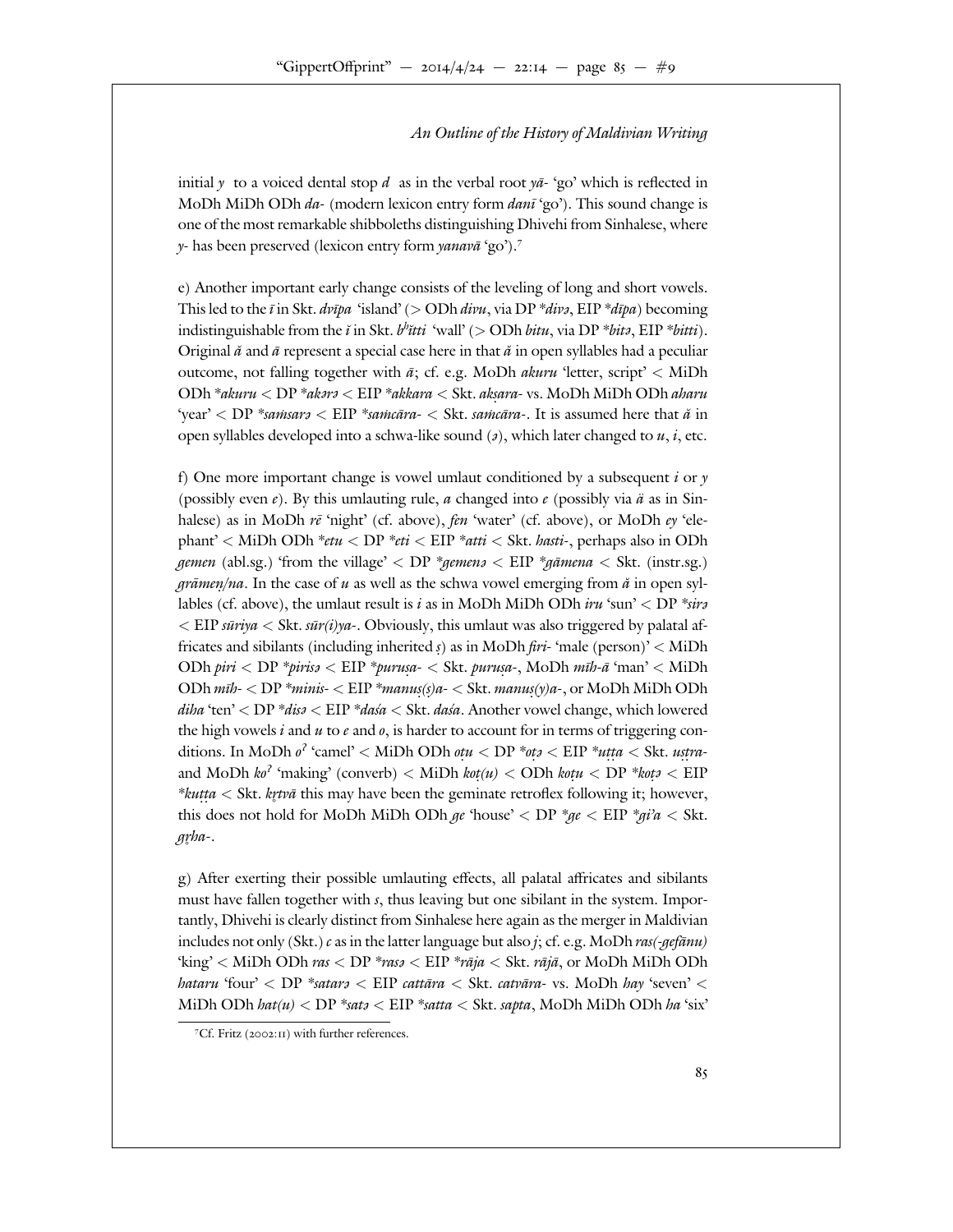$<$  DP  $*_{s\alpha}$   $<$  EIP  $*_{s\alpha}$   $<$  Skt.  $s\alpha(t)$ , MoDh MiDh ODh hia 'hundred'  $<$  DP  $*_{s\alpha}$   $<$  EIP sata  $<$  Skt. s'ata-, and MoDh MiDh ODh *hāh*- 'thousand'  $<$  DP \*sās-  $<$  EIP \*sa'assa < Skt. sahasra-.

h) The next radical change concerned single non-retroflex stops in intervocalic position, which were reduced to glides (mostly  $y$ , more rarely  $v$  as in ODh *divu* 'island', cf. above, or MoDh fāru 'wall' < MiDh ODh pavuru < DP \*pav*ara* < EIP \*pākara  $<$  Skt. \**prākara*-). When the resulting glide was  $\gamma$ , it caused umlaut of a preceding schwa-vowel as in MoDh MiDh ODh *dia* 'water' (via DP \**diya < \*daya < EIP \*daka*  $<$  Skt. udaka-), MoDh ODh miyaru 'shark'  $<$  DP  $*$ mayara  $<$  EIP  $*$ makara  $<$  Skt. makara- 'sea monster', or MoDh MiDh ODh *rihi* 'silver'  $<$  DP \**risiya*  $<$  *\*rasaya*  $<$  EIP \*rajata  $\lt$  Skt. rajata-, whereas a remained una ected as in MoDh va^t 'wind'  $\lt$  MiDh ODh \*vai < DP vaya < EIP \*vāta < Skt. vāta- or, in a trisyllabic environment, in mati 'above, upper part' < DP \*matiya < EIP \*mattaka < Skt. mastaka-. Note that the sequences of \* *iya* developing from \* *ata*, \* *aka* and the like remain more stable (yielding MoDh *i*-stems) than \*-iya representing older \* (i)ya as in iru 'sun' < \*sūriya- or fen 'water'  $\langle pen(u) \langle \phi u \rangle$  (as "consonant stems", with u probably representing an intermediate  $\vartheta$ ); this may be taken to prove that the "original"  $\vartheta$  was lost in intervocalic position before the stops changed into a "new" y. Retroflex stops underwent a di  $\,$  erent kind of "lenition" in intervocalic position, leading from  $*$ t $\,$  to  $*$  $\!d$  and further to l as in kula 'done, made' << Skt. kr̥ta- or MoDh (MiDh) ODh kukulu 'hen' < DP  $*kukulz < EIP *kukkuta < Skt. kukkuta$ .

i) The disappearance of stops from medial positions caused an imbalance in the system which must soon have led to the reduction of geminates to singleton stops. This changed e.g. EIP \**mattaka* to DP \**matiya* (> MoDh *mati* 'above'), EIP \**akkara* to DP \*aksrs (> MoDh akuru 'letter'), and EIP \*dakkina (< Skt. daksina- 'southern, right') to DP \*dekina (> ODh MiDh dekunu, MoDh dekunu). This development seems further to have a ected all kinds of geminates, including sibilants as in EIP  $*sa'assa \ll 1$ Skt. sahasra-) > DP \*sāsa- > ODh etc. hāh- 'thousand', as the future development of the sibilant exhibits no trace of a former gemination. The same holds true for geminates of nasals and liquids, as in MoDh han 'skin'  $\lt$  MiDh ODh \*hamu  $\lt$  DP \*sams  $\epsilon$  EIP \*camma  $\epsilon$  Skt. carma- in comparison with MoDh gan etc.  $\epsilon$  EIP \*gāma  $\epsilon$ Skt. grāma- (cf. above).

j) A new type of long vowel emerged from the contraction of vowels in hiatus position (in turn caused by the loss of original h). Thus hah- '  $\rightarrow$  < DP \*sas- < EIP \*sa'assa  $<$  Skt. sahasra- or mā 'big'  $<$  DP \*mā  $<$  EIP \*ma'ā  $<$  Skt. mahā. In closed syllables,

The Skt. term in question is usually spelled *prākāra*-, not *prākara*-; however, the older Dhivehi forms force us to assume a short second syllable here.

The Addū dialect has kede instead; cf. Fritz : .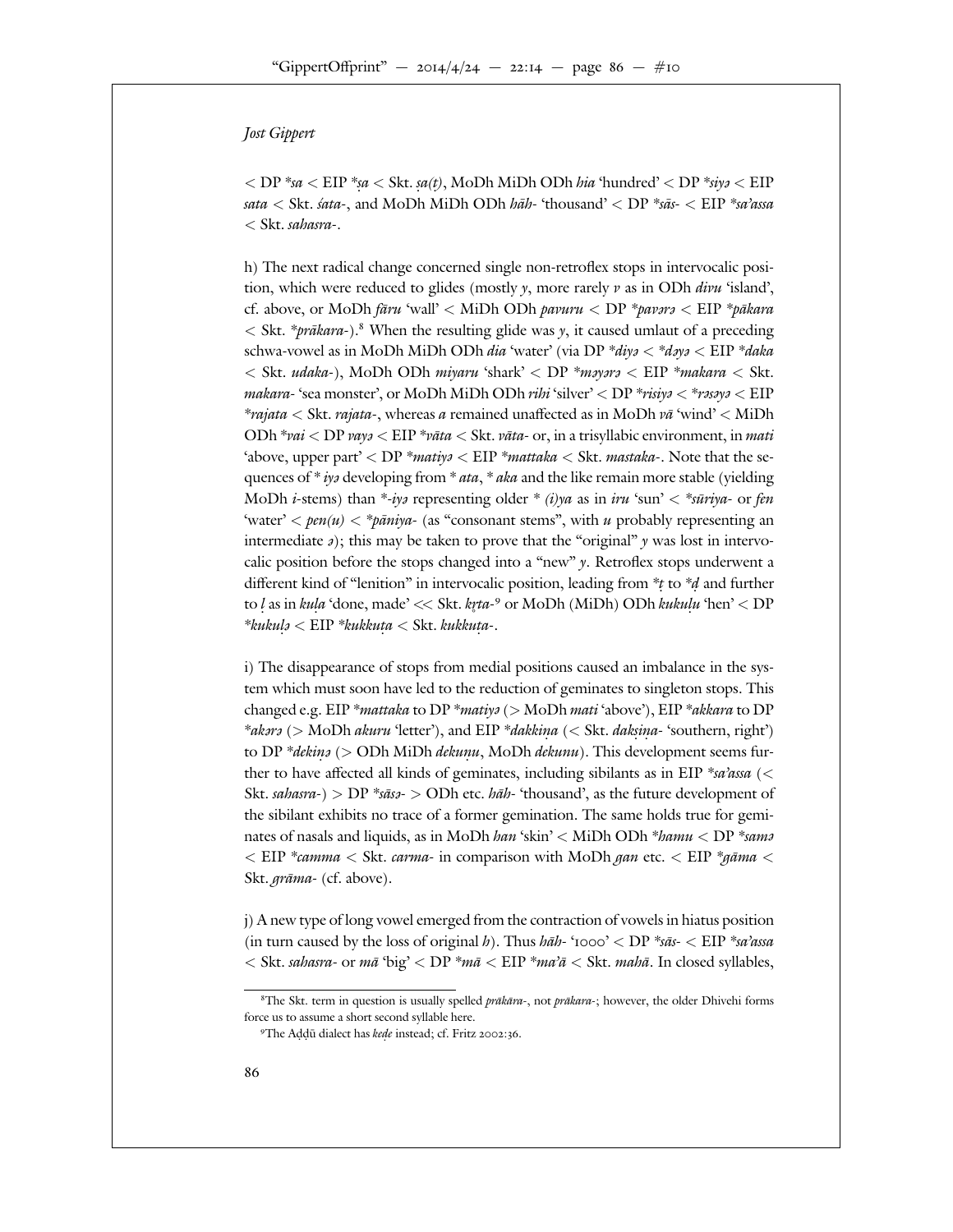the resulting vowel may also be short, as in *\*bonda* 'big' < DP *bonda* < EIP *bu'anta* < Skt. brhanta-.

The stage reached at this point is here referred to as "D(hivehi) P(rakrit)". All subsequent changes are either directly or indirectly documented in the historical sources.

k) After the reduction of geminates, s reflecting all former sibilants and a ricates developed into a new  $h$  sound in word-initial and medial position. This resulted in the numerals listed under (g) as well as many other words quoted above beginning with *h*-today. It is probable that word-final *a* had been dropped after *s* before this change occurred as only this accounts for word-final s having been retained until today; thus, we find word-forms like *hās* 'thousand' besides *hāh-e<sup>2</sup>* 'one-thousand' or *hāh-ā(i)* 'thousand and', or the ODh plural *rahun*-'kings' and the indefinite singular *rah-aku* 'a king' besides the "basic" singular form ras 'king'.

l) Sequences of a syllable-final nasal plus a following stop (as in *\*boňda* 'big') are the only consonant groups that had survived from Old Indic into Dhivehi Prakrit. Such sequences are represented in the modern language by prenasalized stops; cf. e.g. MoDh aňga 'mouth,  $\text{limb}' < \text{MiDh ODh } \text{a}(\check{n})$ ga  $< \text{DP *} \text{a} \check{n} \text{g} \text{a} < \text{EIP *} \text{a} \check{n} \text{g} \text{a} < \text{Skt}$ .  $a\nu q$ a-. As the nasal element of these sounds (here symbolized by  $n$ ) was usually not written in Old and Middle Dhivehi, it is probable that it was no longer assumed to represent a distinct phoneme. For former sequences of nasal plus sibilant, Modern Dhivehi shows no traces of the nasal element whatsoever; cf. e.g. MoDh etc. aharu 'year' < DP \*samsarə < EIP \*samcāra < Skt. samcāra-, or MoDh fas < MiDh ODh pas  $<$  DP \*pa $n$ ss  $<$  EIP \*pañca  $<$  Skt. pañca 'five' and  $<$  EIP \*pā $n$ su  $<$  Skt. pā $n$ su- $'s$ and'.

m) Word-initial  $h$ - tends to disappear, at least before high vowels; cf. e.g. MoDh in "border' < MiDh  $in, im(u) <$  ODh  $imu <$  DP  $*sim$ 3 < EIP  $*sim$ a < Skt.  $sim$ ā or MoDh  $\bar{u}$  'thread' << Skt.  $s\bar{u}$ tra- (cf. above).

n) Short open second syllables tend to be syncopated, at least from Old Dhivehi onwards, with new geminate consonants emerging in certain constellations. This is especially true for sequences of stops plus v resulting from syncopation in causative formations where  $\nu$  reflects the  $\rho$  of the secondary paya- su x of Sanskrit; cf. e.g. MoDh  $d$ akkā (converb) 'showing'  $<$  MiDh dakkai  $<$  ODh dakvai  $<$  DP  $*$ daksvays  $<$  EIP  $*d$ akkapayya  $<$  Skt.  $*d$ raksapayya.

The dialects may vary in this respect as in the case of Addū bondo vs. Standard bodu; cf. Fritz  $\qquad$ Cf. Fritz  $\therefore$  as to the usage of "empty  $n\bar{u}n$ ".

The dialect of Fuah Mulaku is exceptional in this respect; cf. Fritz : .

The dialect of Fuah Mulaku may have preserved a trace of such nasals in nasalized vowels as in fahã 'five'; cf. Fritz : .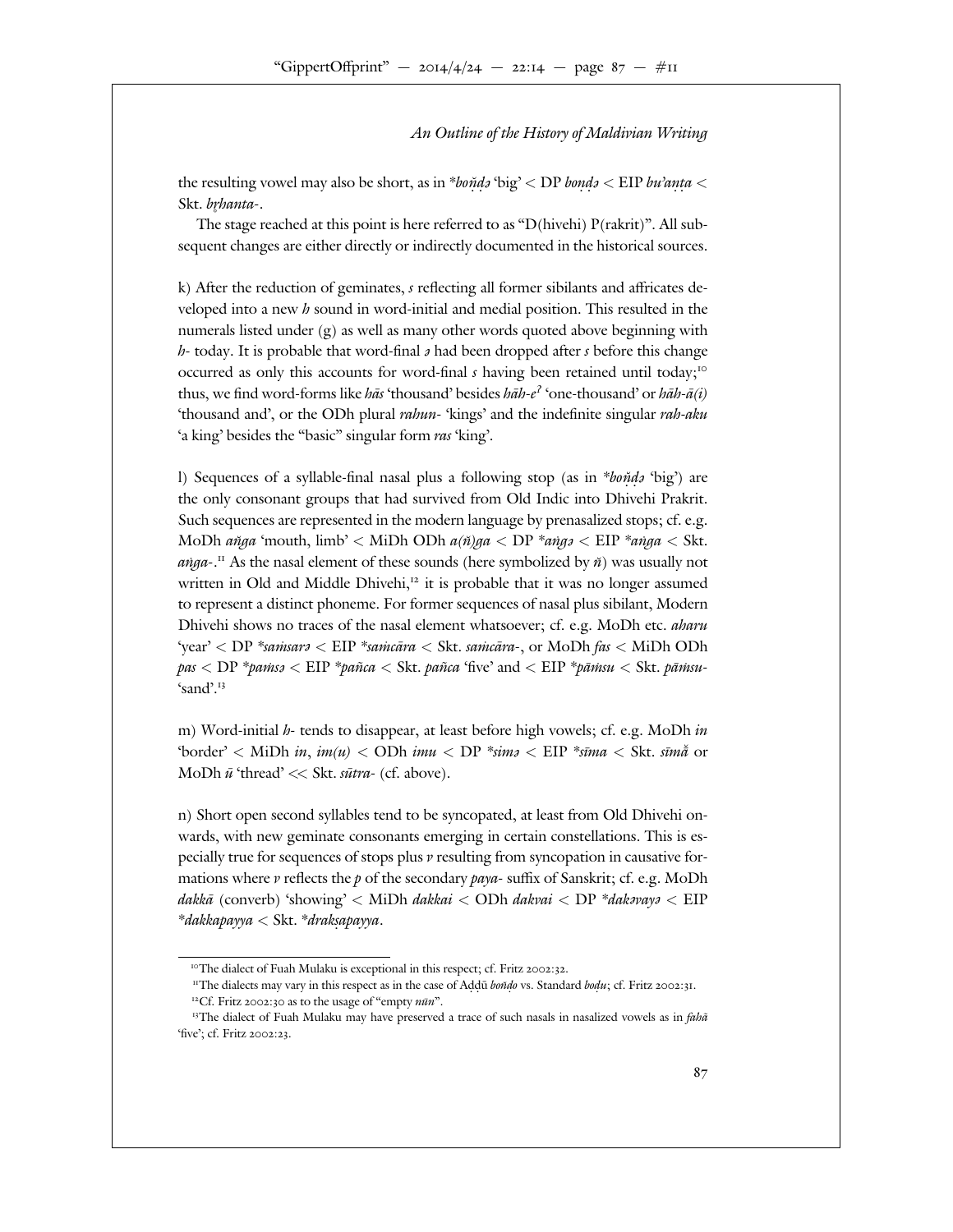o) The schwa-vowel assumed for Dhivehi Prakrit is replaced by other short vowels depending on its position in a word. In word-final position, the result is usually  $u$  in Old Dhivehi, except after s and y where  $\sigma$  seems to have disappeared early; cf. MoDh gā 'body; locative su x' < MiDh ODh gai < DP \*gayə < EIP \*gāta < Skt. gātra-(cf. above). In contrast to this, sequences of (DP) \**aya* usually develop to  $i(y)a$  in both medial and word-final position; cf. MoDh  $di(y)a$  'water',  $hi(y)a$  'hundred', and miyaru 'shark' (cf. above).

p) Subsequently, word-final  $u$  is lost after voiceless stops and  $l$ ; cf. MoDh  $goy$  'sort, kind'  $<$  MiDh (ODh)  $\text{got}(u) <$  DP \* $\text{gots} <$  EIP \* $\text{götta} <$  Skt.  $\text{gotra-}$ ; MoDh  $\text{ay}$  'hand'  $<$  MiDh ODh  $at(u)$   $<<$  Skt. hasta- (cf. above); MoDh  $ko<sup>2</sup>$  'making' (converb)  $<$ MiDh ODh kot $(u) \ll$  Skt. kr $t v \bar{a}$ ; or MoDh teo 'oil'  $<$  MiDh tel  $<$  ODh tel $u <$  DP  $*tel_3 < EIP *tēla < Skt. taila-.$ 

q) The glide  $\nu$  is lost in most intervocalic positions, yielding another set of (contracted) long vowels or diphthongs; cf. e.g. MoDh  $d\bar{u}$  in island names  $\langle$  MiDh - $duvu$ , ODh divu (cf. above); MoDh  $\bar{u}$  'thread' << DP \*suva < EIP \*suta < Skt. sutra- (cf. above); MoDh MiDh veo 'pond, pool, (bathing) tank' < ODh \*vevu < DP \*vevu < EIP \*vapi  $\langle$  Skt. vapi  $\bar{z}$  or, in a syncope constellation, MoDh *dorosi* 'gateway'  $\langle$  ODh doruveti  $<$  DP \*dorsvetiys  $<$  EIP \*dvāravattika  $<$  Skt. \*dvāravartika-.

r) In a similar way,  $n$  tends to be lost in the position between non-high vowels. Thus, vana, the present participle of the verbal root va- 'be(come)' (Skt.  $b^h \bar{u}$ ), yields va within the Old Dhivehi period, and older *vulena*, present participle of the verb 'live' (Skt. root *vart*?), develops into *vulē*, later *ulē* (written *vule* and *ule* in *Dives akuru* for lack of a special symbol for long  $\bar{e}$ ).

s) The vowel  $e$  is backed to  $\theta$  in the position before retroflex consonants. This change is dateable to the th or th c. A.D.; cf. MoDh MiDh *atolu* 'atoll' replacing ODh atelu  $(<$  DP \*sa $(m)$ tel $\in$  EIP \*sa $(m)$ tīta  $<$  Skt. \*samtīrt $^{\hbar}a$ -).

t) Word-final  $u$  is lost after  $m$ , the consonant falling together with  $n$  as in MoDh gan (toponym)  $<<$  Skt. *grāma*- or MoDh *han* 'skin'  $<<$  EIP \**camma*  $<$  Skt. *carma*-. This change, too, is datable to the the century as it can be observed in the later *lomafanu's* (cf. e.g. kan 'fact'  $<$  ODh kamu  $<<$  EIP kamma  $<$  Skt. karma-).

u) Non-geminate  $t$  in non-initial position develops into a special sibilant, usually tran-

Cf. Fritz : as to dialectal divergences in this context.

The compound seems not to be attested; however, *vartika*- in the sense of 'stalk' is attested in the Mahābhārata.

Cf. Fritz and Gippert :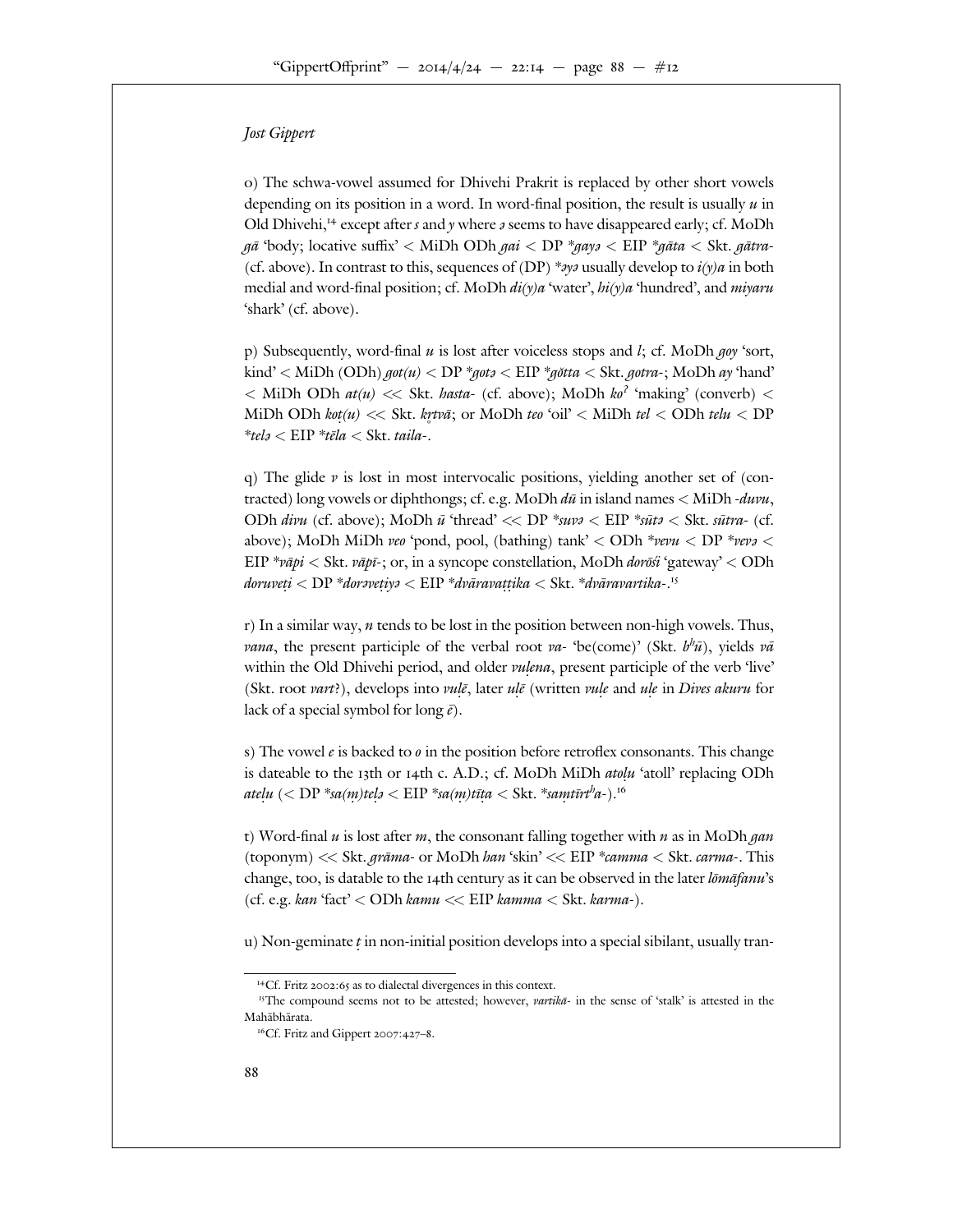scribed *s*, as in MoDh *dasu(-gā*) 'under' < MiDh ODh *dațu* << Skt. *adhasthāt* or MoDh *dorōsi* 'gateway' < ODh *doruveți* << Skt. \**dvāravartika*-. This change must have passed through an intermediary r-like pronunciation (cf. Czech  $\dot{r}$ ) witnessed by spellings with  $r$  or  $rb$  in Roman transcripts provided by European travelers since the early th century.

v) Non-geminated p changed into f as in fen 'water'  $\ll$  Skt. pāniya-, etc. This remarkable shibboleth of Modern Dhivehi, probably influenced by the pronunciation of Arabic teachers, must have emerged between the early the and the middle of the

19th century as the French traveler Pyrard de Laval, who sojourned in the Maldives from  $-$ , still notes p in all relevant cases in his word list (e.g. *penne* 'eau') while a later witness, Lt. W. Christopher, who visited the Maldives in  $\,$ , already writes f (e.g. feng 'water').

w) As in the last case mentioned, word-final  $n$  acquires a velar pronunciation, clearly documented in Christopher's word list (cf. *feng* 'water') but not indicated in any way in Thaana spellings.

x) Word-final voiceless stops and -l develop in di erent ways. Together with the preceding vowel,  $-l$  yields either a long vowel or a diphthong; cf. e.g. MoDh  $m\bar{a}$  'flower'  $<$  MiDh  $*$ mal  $<$  ODh malu  $<$  DP  $*$ mal $\iota$   $<$  EIP  $*$ māla  $<$  Skt. mālā  $`$ garland' or MoDh teo 'oil' $<$  MiDh \*tel  $<$  ODh telu  $<$  DP \*tel $s<$  EIP \*tēla  $<$  Skt. taila-. Word-final -t becomes  $-\gamma$ , yielding another type of new diphthong as in goy 'sort, kind'  $\lt MIDh$ (ODh)  $\eta \circ t(u) \ll S$ kt.  $\eta \circ t \circ a$ - or MoDh  $\alpha y$  'hand'  $\lt M$ iDh ODh  $\alpha t(u) \ll S$ kt.  $\alpha t$ asta-(cf. above). The other word-final stops (k and  $t > s$ ) are reflected by a glottal stop today; cf. e.g. MoDh  $ko^2$  (still written  $ko\hat{s}$ ) 'making' (converb)  $\langle$  MiDh  $kot(u) \langle \langle$  Skt. krtvā or hāh-e<sup>?</sup> 'one thousand' (lit. 'thousand-one') < MiDh ODh \*hāh-eku < DP  $*$ sās-ek $s <$   $\rm EIP$  sa'ass-ěkka  $<$   $\rm Skt.$   $*$ sahasra-eka-.

y) The retroflex nasal  $n$  is confounded with the dental nasal  $n$  in most environments, but word-final *u* is retained after it as in MoDh *fonu* < fonu 'foam' << EIP \* pend  $<$  Skt. phen/na- or, with a neo-geminate, MoDh fannu  $<$  fannu 'beach'  $<$  MiDh ODH \*pannu  $<$  DP \*pansvs  $<$  EIP \*pannaka  $<$  Skt. parnaka- 'water plant' (?). As the *Thaana* script possesses a peculiar letter for retroflex  $n$  (cf.  $\oint$  below) and a retroflex pronunciation has been preserved in some environments, especially the future su x ne, this change must have started after the conception of the new script.

z) The "new" ay-diphthongs tend to be monophthongized, yielding a long  $\ddot{a}$ -vowel as in [ $\ddot{a}$ ] 'hand' < ay < MiDh at(u) << Skt. hasta. This process is not reflected in the Thaana spelling.

For the southern dialects cf. Fritz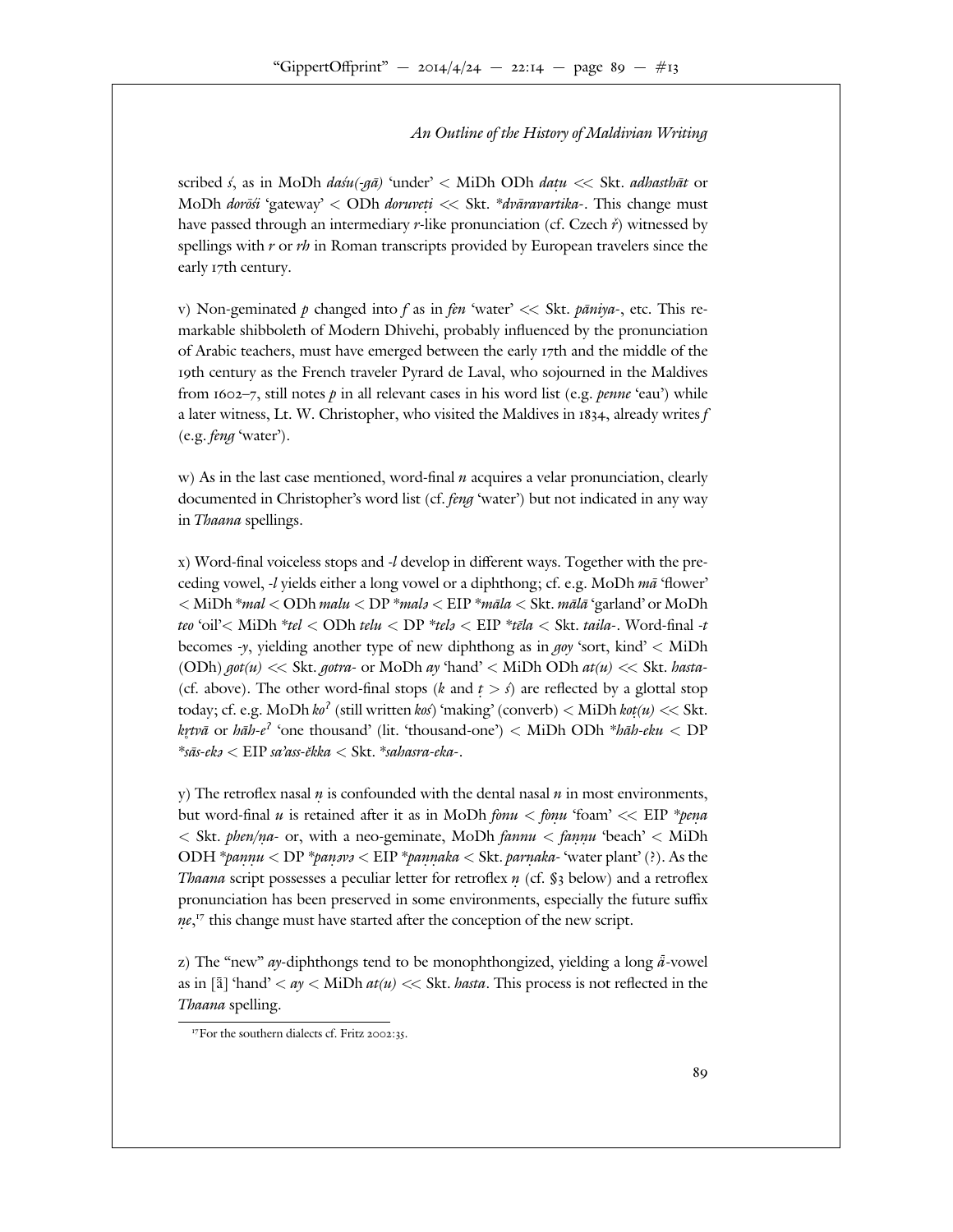#### **. Insular Brahmi and** *Dives akuru***: coping with redundancies**

It is clear that when the stage of "Dhivehi Prakrit" was reached, the sound system of the ancestor of Dhivehi was extremely reduced in comparison with that of early Middle Indic as reflected in the character inventory of the Brāhmī script, with akṣaras for aspirate stops, long vowels, or most of the sibilants being no longer needed. The Maldivian pandits nevertheless preserved the complete Brāhmī inventory, using the "superfluous" akṣaras arbitrarily to denote related sounds in writing Dhivehi Prakrit or, later, Dhivehi. Even in writing Sanskrit (or Sanskritisms), the deficiency of the sound system of the spoken language led to a general confusion of akṣaras indicating long and short vowels, aspirated and non-aspirated stops, and various sibilants. A few examples from the Buddhist inscriptions may su ce to show this e ect.

a) The confusion of long and short vowels can clearly be seen in the names of  $b^b$ *ūta*and  $b^h$ ūtī-demons appearing as  $b^h$ uta and  $b^h$ ui in the Landhoo inscription. While the latter may represent the "true" Prakrit outcome  $*bui$  (> Dhivehi  $b\bar{u}$ ), the former with its intervocalic -t- must be regarded as a Sanskritism with "wrong" short  $u$  (and of course, the aspirated  $b^h$ - is a Sanskritism in both forms). In a similar way, asiti ' must stand for Skt.  $a$ <sup>s</sup> $\ddot{i}t$  , not its Prakrit outcome, because of the t being preserved; cf. the Dhivehi equivalent āhi. From the Sanskrit inscriptions in Evela akuru, we may mention the compound *vyagrasarmma* which obviously represents Skt. *vyāg<sup>h</sup>racarma*- 'tiger skin' but with the  $\bar{a}$  shortened. In contrast to this, the short  $i$  of Skt. citta 'mind' appears as  $\bar{\imath}$  in the introductory formula *namas samanta'avaksīttavadranām* obviously standing for *namas \*samantakāyavākcittavajrānām '*Reverence of the Vajras (of) body, speech and mind all around!'

b) The confusion of aspirates and non-aspirates as in vyagra- standing for Skt. vyāg<sup>b</sup>ra-'tiger' can also be seen in the formulaic instigation *binda* 'smash!' representing Skt. b<sup>h</sup>inda, or in sarva-buta-bam-kāra if this represents sarva-b<sup>h</sup>ūta-b<sup>h</sup>ayam-kara- 'causer of fear for all beings'. In contrast to this, the Landhoo inscription exhibits *pisace<sup>h</sup>a* for the demon named *piśāca* in Sanskrit, and Skt. st reflected partly by tt (in *dutta < dusta* 'bad'), partly by  $tt^b$  (in cāsat $t^b$ i < satsasti ').

c) Apart from cases like *asiti* ∼ Skt. *ast̃ti' `, cāsaṭtʰi < satsaṣti' `*, or *sarma < carma* 'skin', the confusion of sibilants manifests itself in the compounds *yasimusalaparasu*pāsāsta ∼ Skt. asimusalaparaśupāśahasta '(You who have) sword, pestle, axe and snare in (your) hand!' and *sad-muka*, probably ∼ Skt. *sad-muk<sup>h</sup>a* 'six-faced (one)', appearing in the Sanskrit inscriptions. Note that the  $j$  of Skt. vajra is substituted by  $d$  in vadra, in contradiction to the regular sound change; this might indicate external influences (from some other Indic vernacular transmitting Vajrayana contents).

For the Sanskrit inscriptions cf. now Gippert to appear.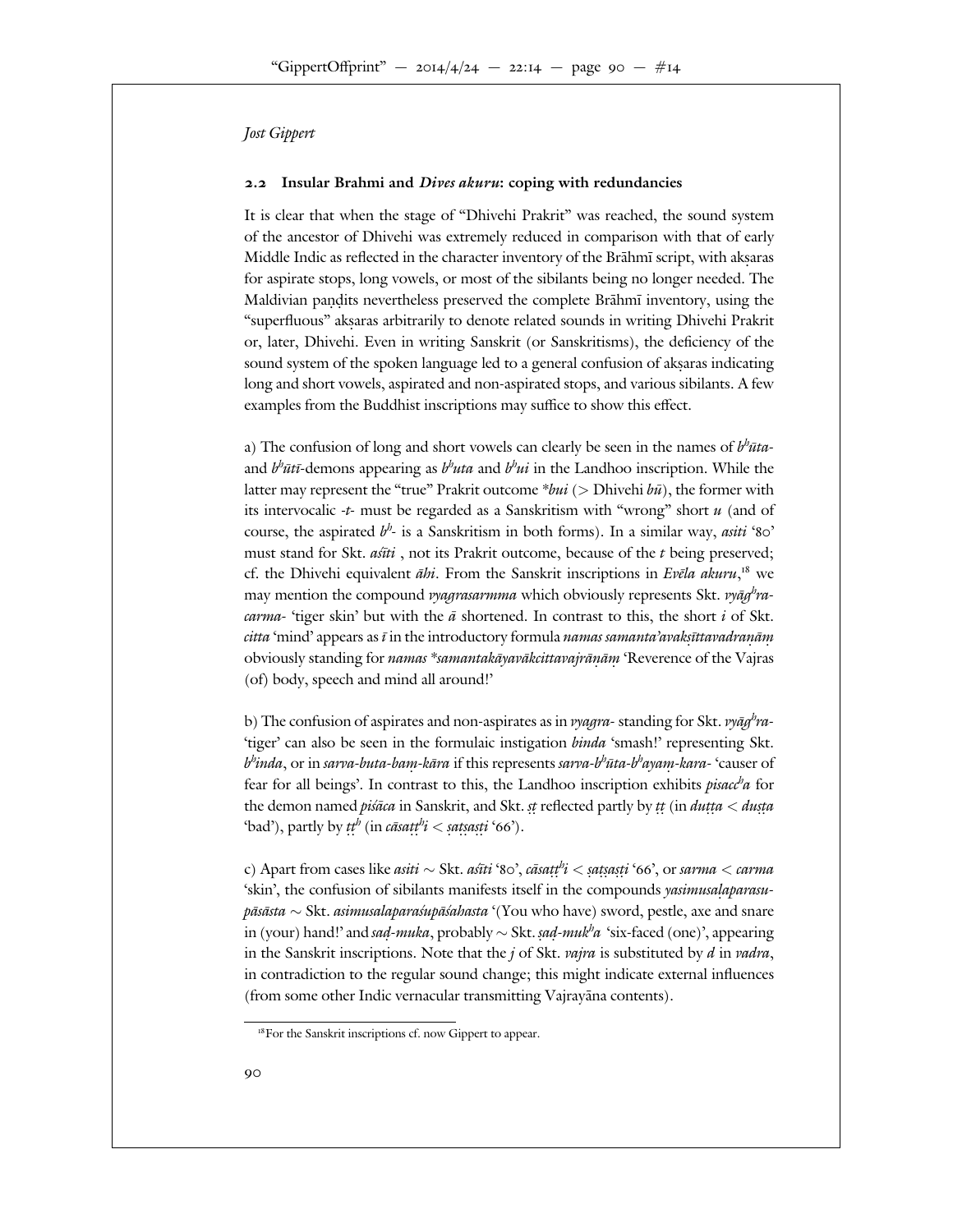d) In the Buddhist inscriptions, there is no confusion yet of sibilants and  $h$ , which suggests that the sound change of stage  $\hat{S}$ . (k) had not yet occurred when they were written. However, the loss of the original h sound (stage  $\oint$  . (b)) and of the hiatus resulting from it  $(\S$ . (j)) must have taken place before. This is proven by hypercorrect spellings as in the formula *maha* vilamba, where maha clearly stands for the negation particle of Skt. ma vilamba 'don't be late!'

#### **. The paleographic development of** *Dives akuru*

The *Dives akuru* documents of the Old and Middle Dhivehi periods we have access to still exhibit a nearly complete Brāhmī inventory. To illustrate this, the paleographic development of *Dives akuru* is outlined in Table below (pp.  $\ldots$ ), which comprises materials from the pre-Islamic documents as well as the  $l\bar{\omega}$   $m\bar{\omega}$  and  $\bar{\omega}$ , fatkolu's, and one longer inscription. The table immediately reveals that the "superfluous" aksaras for aspirates or "extra" sibilants tend to be given up in the course of time, leaving only  $d^h$  in continuous usage (at the expense of plain  $d$ ). As a general tendency, we observe that the "secondary" equivalents (aspirates or "special" sibilants) were preferred when sequences of identical akṣaras were to be avoided in narrow contexts. As a special case, the  $t^b$ -akṣara developed to be a mere gemination marker in ligatures with a preceding stop, starting from ligatures of  $tt^b$ . The same is true for the aksara denoting the velar nasal  $\dot{n}$ , which is only attested in ligatures with following consonantal akṣaras, often indicating their gemination in later documents. Another peculiar feature consists in the fact that from the oldest copper-plate grants onward, the  $y$ -akṣaras were used as equivalents of the akṣaras designating syllables with no consonantial onset; this feature may reflect the historical change of initial y to d- (stage § . (d)) and internal y  $>$  Ø (stage § . (h)), which left no syllables beginning with y- except, possibly, after i where  $\gamma$  was a "natural" glide and did not need to be written. Another remarkable property is the fact that the *j*-akṣaras were not used promiscuously with those of other sibilants but as equivalents of  $d$ -akṣaras; this may have been caused by Sanskritisms where j is regularly replaced by  $d$  in the documents of Old and Middle Dhivehi as in the Buddhist documents (cf. above). Finally, a considerable amount of spelling variation emerges from the loss of  $-u$  after voiceless consonants in final and syncope positions, which led to  $u$  becoming exchangeable with  $virāma$  and vowelless ligatures. It may su ce here to illustrate the most striking features addressed above with a few examples.

Cf. Gippert

For the abbreviations used cf. Fritz  $\colon$  [II],  $\colon$   $\colon$  F and F denote two more recently restored fatkolu's of and Note that most of the inscriptions are calligraphic, thus exhibiting peculiar graphic shapes. As a full documentation cannot be attempted here, the table only comprises the basic *aksara*'s with inherent *a*-vowel. Aksara's that are not attested as such but extracted from ligatures or the like are marked with a shaded background.

Note, however, that Dives akuru preserved the original function of the y-aksaras in certain ligatures. Cf. Gippert to appear for the use of  $y$ -aksaras in the Sanskrit inscriptions.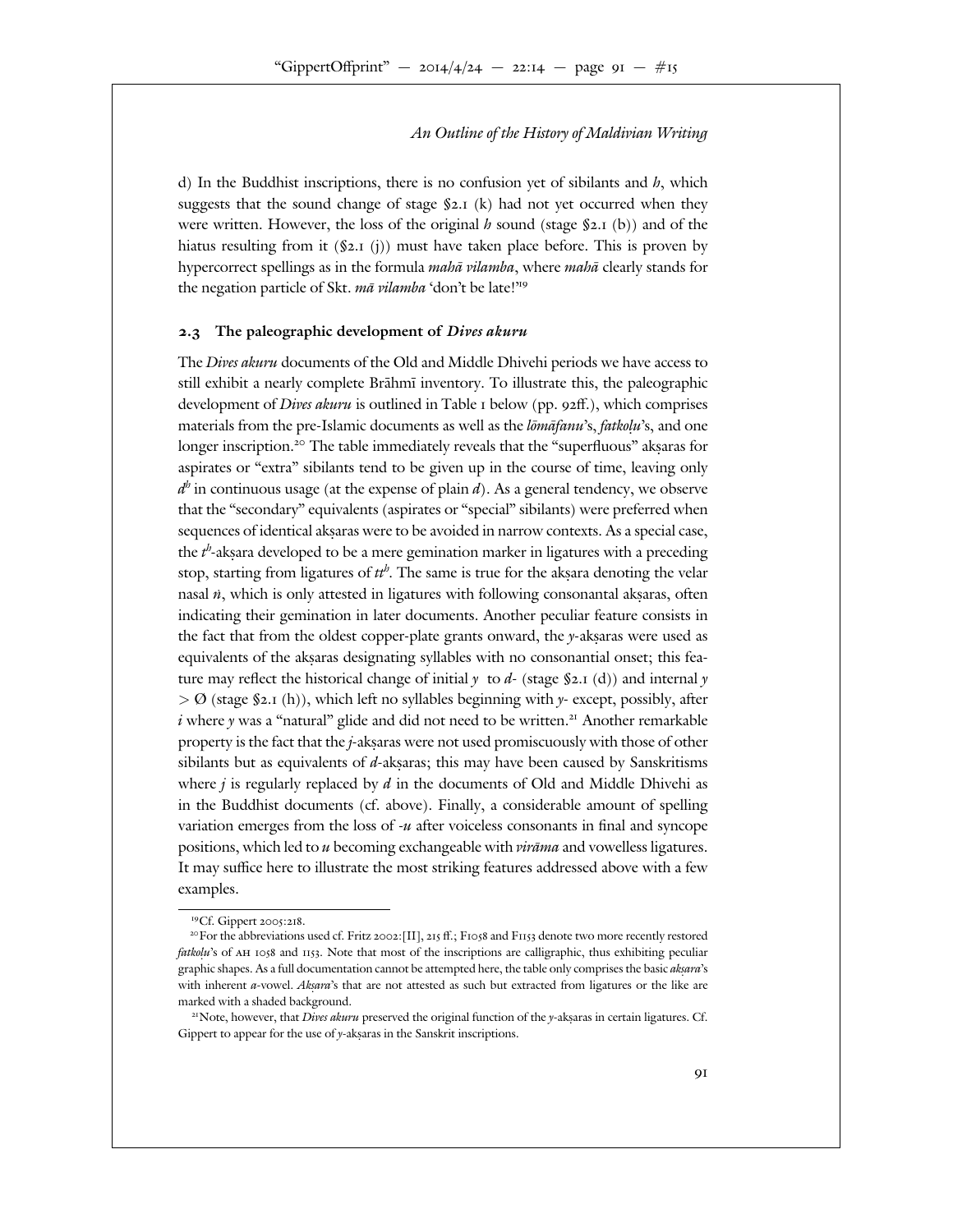| Skt.               | Dhiv.         | PI                                  | SI                                        | $L -$                       | L                             | L                           | L  | L      | L       | F     | F                           |
|--------------------|---------------|-------------------------------------|-------------------------------------------|-----------------------------|-------------------------------|-----------------------------|----|--------|---------|-------|-----------------------------|
| $\alpha$           | $\alpha$      | देन्                                | ¥ή                                        | 48                          | $\eta_{\vec{q}}$ .<br>ri<br>C | $\mathbf{v}^{\prime\prime}$ | ↜  |        |         |       |                             |
| ka                 |               | φ                                   | $\mathbb{S}^2$                            | Ø)                          | D)                            | চ                           | O  | B)     | ъ       | Đ     | Ð                           |
| $k$ <sup>h</sup> a | $\}$ ka       | ß                                   |                                           | లి                          |                               |                             |    |        |         |       |                             |
| ga                 |               | $\mathcal{E}^{\mathbf{r}_i}$        | 69                                        | ら                           | ٥,                            | 69                          | 92 | ط      |         | 虳     | Ь                           |
| $g^b a$            | $\}$ ga       |                                     | $\mathbf{G}^{\mathbf{C}}$                 | ల్మ                         |                               | ∠                           |    |        |         |       |                             |
| na                 | $(na)$ (gem.) |                                     |                                           | ŋ.                          | $\overline{\mathfrak{g}}$     | $\overline{\mathfrak{p}}_1$ | 围  | q,     | 道       | 28    | $\tilde{\mathbf{y}}_i$      |
| ca                 |               | c)                                  |                                           | رح                          | ల్                            |                             |    |        |         |       |                             |
| $c^b a$            | $\}$ ha, sa   | 42                                  |                                           | r6                          | 德                             |                             |    |        |         |       |                             |
| ja                 |               | ε                                   |                                           | द्                          | ą,                            |                             |    |        |         |       |                             |
| $j^h a$            | $\}$ da       |                                     |                                           |                             |                               |                             |    |        |         |       |                             |
| $\tilde{n}a$       | (nya)         |                                     |                                           | e                           |                               |                             |    |        |         |       |                             |
| $t\alpha$          |               | C                                   | $\mathcal{L}_{\mathcal{L}^{\mathcal{L}}}$ | $\overline{c}$              | Cэ                            | υ                           | v  | 2,     |         | 22    | Z,                          |
| $t^h a$            | $\}$ ta       | $\circledcirc$                      |                                           |                             |                               |                             |    |        |         |       |                             |
| da                 |               | Ë,                                  |                                           | ھ2                          | 2.2                           | 28.25                       | 8P | 20     |         | ترويه | $Q_{\rm s}$                 |
| $d^{\mathit{h}}a$  | $\}$ da       |                                     |                                           | や                           |                               |                             |    |        |         |       |                             |
| ņa                 | na            | P                                   | 65                                        | ల                           | ¢)                            | 92                          | O  | ෩      |         | 49    | $\mathbb{R} \mathcal{D}$    |
| ta                 | $t\alpha$     | d.                                  | $\mathfrak{D}$                            | ୭                           | Ò)                            | ty.                         | Þ  | b.     | ۵       | ₩     | $\mathcal{D}$               |
| $t^b a$            | (gem.)        |                                     | $\frac{1}{2}$                             | Z                           | Ò                             | œ                           | b. | G.     |         | ☜     |                             |
| da                 |               | ċ.                                  | Ary                                       | z,                          | ÷,                            | په                          | 惨  |        |         |       |                             |
| $d^b a$            | $\}$ da       | ۵                                   | do.                                       | رە٢                         | a.                            | الوالا                      | w  | awa Si |         | rie-  | حمه                         |
| na                 | na            | ĵ,                                  | 77                                        | $\mathfrak{D}$              | ŋ                             | 72                          | Þ. | TX.    |         | رے    | $\mathcal{C}$               |
|                    |               | $\left\langle \ldots \right\rangle$ | t.                                        | $\mathcal{L}_{\mathcal{A}}$ | $\mathcal{R}$ .               | $\overline{\phantom{a}}$    | v  |        | تره دره | فرح   | $\mathbf{e}_t$ , $\epsilon$ |
| pa                 | pa            |                                     |                                           |                             |                               |                             |    |        |         |       |                             |
| $p^b a$            |               |                                     |                                           | ٠.                          |                               |                             |    |        |         |       |                             |
| ba                 |               | Ő                                   | $\mathcal{L}_{\mathcal{A}}$               | ر 7                         | $\mathcal{O}_{\mathcal{A}}$   | כנד                         | כד | ሚ      | 62,     | الله  | A.                          |
| $b^b a$            | $\}$ ba       | $\mathcal{C}^{\frac{1}{2}}h$        |                                           |                             |                               |                             |    |        |         |       |                             |
|                    |               | $\geq$                              | Ļ                                         | Ź                           | $\mathcal{L}$                 | $\Gamma_{\rm 1,2}$          | ንጋ | Ľ,     | Р.,     | 2     | n.                          |
| ma                 | ma            |                                     |                                           |                             |                               |                             |    |        |         | ሚን    |                             |

Table .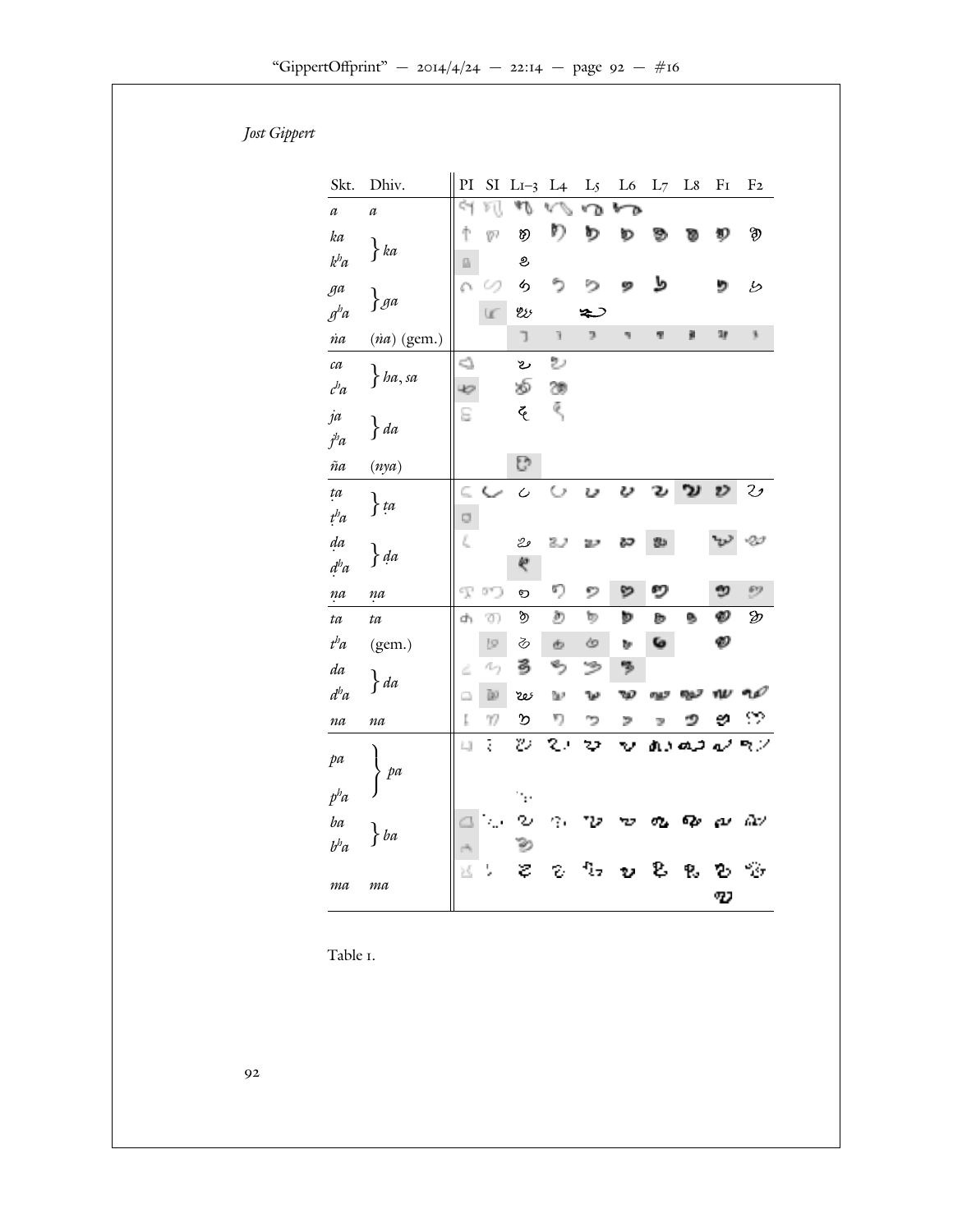| ಲ್ ಕೆ<br>Ø.<br>۰<br>O)<br>Ø)<br>Þ<br>W<br>299<br>gэ<br>Ð<br>90 B<br>w<br>. ત હ<br>y<br>$\mathbf{f}_0$<br>L.<br>Ď<br>G,<br>Ŀ,<br>b<br>w<br>6<br>$\mathbb{R}$<br>$\mathcal{D}$<br>$\mathbf{3}$<br>$\mathcal{L}^{\infty}_{\mathcal{M}}$<br>$\mathfrak{D}$<br>э<br>影<br>$\eta$<br>$\gamma_{\rm L}$<br>$\mathcal{G}^{\prime}$<br>$\tilde{\mathbf{q}}_i$<br>$2\sigma$<br>J,<br>٦,<br>$\mathcal{S}^{\circ}$<br>3<br>- 73<br>-2<br>$\gamma_{\sigma}$<br>$2\epsilon$<br>$\mathcal{F}$<br>$\epsilon_{\rm c}$<br>$K^{\rm eq}$ |
|--------------------------------------------------------------------------------------------------------------------------------------------------------------------------------------------------------------------------------------------------------------------------------------------------------------------------------------------------------------------------------------------------------------------------------------------------------------------------------------------------------------------|
|                                                                                                                                                                                                                                                                                                                                                                                                                                                                                                                    |
|                                                                                                                                                                                                                                                                                                                                                                                                                                                                                                                    |
|                                                                                                                                                                                                                                                                                                                                                                                                                                                                                                                    |
|                                                                                                                                                                                                                                                                                                                                                                                                                                                                                                                    |
|                                                                                                                                                                                                                                                                                                                                                                                                                                                                                                                    |
|                                                                                                                                                                                                                                                                                                                                                                                                                                                                                                                    |
|                                                                                                                                                                                                                                                                                                                                                                                                                                                                                                                    |
|                                                                                                                                                                                                                                                                                                                                                                                                                                                                                                                    |
| 21.81<br>$\mathcal{Q}_{\mu\nu}$<br>變人<br>ag)<br>$\mathbf{Q}_{\mathbf{h},\mathbf{P}}$<br><b>MOL 31</b><br>ugus.<br>D<br>YBD.<br>$10^{2}-2$                                                                                                                                                                                                                                                                                                                                                                          |
|                                                                                                                                                                                                                                                                                                                                                                                                                                                                                                                    |
| 69<br>O<br>$\mathcal{O}$<br>$\mathcal{O}$<br>v<br>D<br>72<br>-99<br>$\mathbb{C}^{(l)}$<br>gy.<br>-92<br>ø                                                                                                                                                                                                                                                                                                                                                                                                          |
| D.<br>Ð<br>$\mathfrak{B}$<br>₿<br>⊕<br>ъ<br>Þ<br>Ø.<br>D<br>A<br>ø<br>$\mathbf{m}$                                                                                                                                                                                                                                                                                                                                                                                                                                 |
| $\mathcal{Q}$<br>G<br>ά<br>$\mathbb{Q}_2$<br>ó<br>$\mathcal{C}^{\prime}$<br>$\sigma$<br>$\tilde{\mathbf{G}}$<br>$\mathbb{C}_\ell$<br>$\mathcal{L}_\ell$                                                                                                                                                                                                                                                                                                                                                            |
| 參<br>鱼<br>丛                                                                                                                                                                                                                                                                                                                                                                                                                                                                                                        |
| ne se can vas sur var<br>$\exp l$<br>aus><br>dist.<br>100.00<br>69.O.L<br><b>SLAP</b>                                                                                                                                                                                                                                                                                                                                                                                                                              |
| $\mathcal{D}^{\text{max}}$<br>$\mathcal{O}$<br>$\mathbb{Z}^n$ .<br>IJ,<br>껹<br>D.<br>э<br>Ð<br>D<br>D.<br>$\mathcal{D}% _{T}=\mathcal{D}_{T}\!\left( a,b\right) ,\mathcal{D}_{T}=\mathcal{D}_{T}$<br>$\mathcal{L}$                                                                                                                                                                                                                                                                                                 |
| محتف دري فريد بران بعقر والانجماح بران ميلا بره<br>حساكه<br>n_3<br>m/                                                                                                                                                                                                                                                                                                                                                                                                                                              |
| ு உுவை வட <sup>ு</sup> வானை                                                                                                                                                                                                                                                                                                                                                                                                                                                                                        |
| 生态电气学 自己相 电齿沟 医                                                                                                                                                                                                                                                                                                                                                                                                                                                                                                    |
| 40.                                                                                                                                                                                                                                                                                                                                                                                                                                                                                                                |
|                                                                                                                                                                                                                                                                                                                                                                                                                                                                                                                    |
|                                                                                                                                                                                                                                                                                                                                                                                                                                                                                                                    |

"GippertO print" – // – : – page – #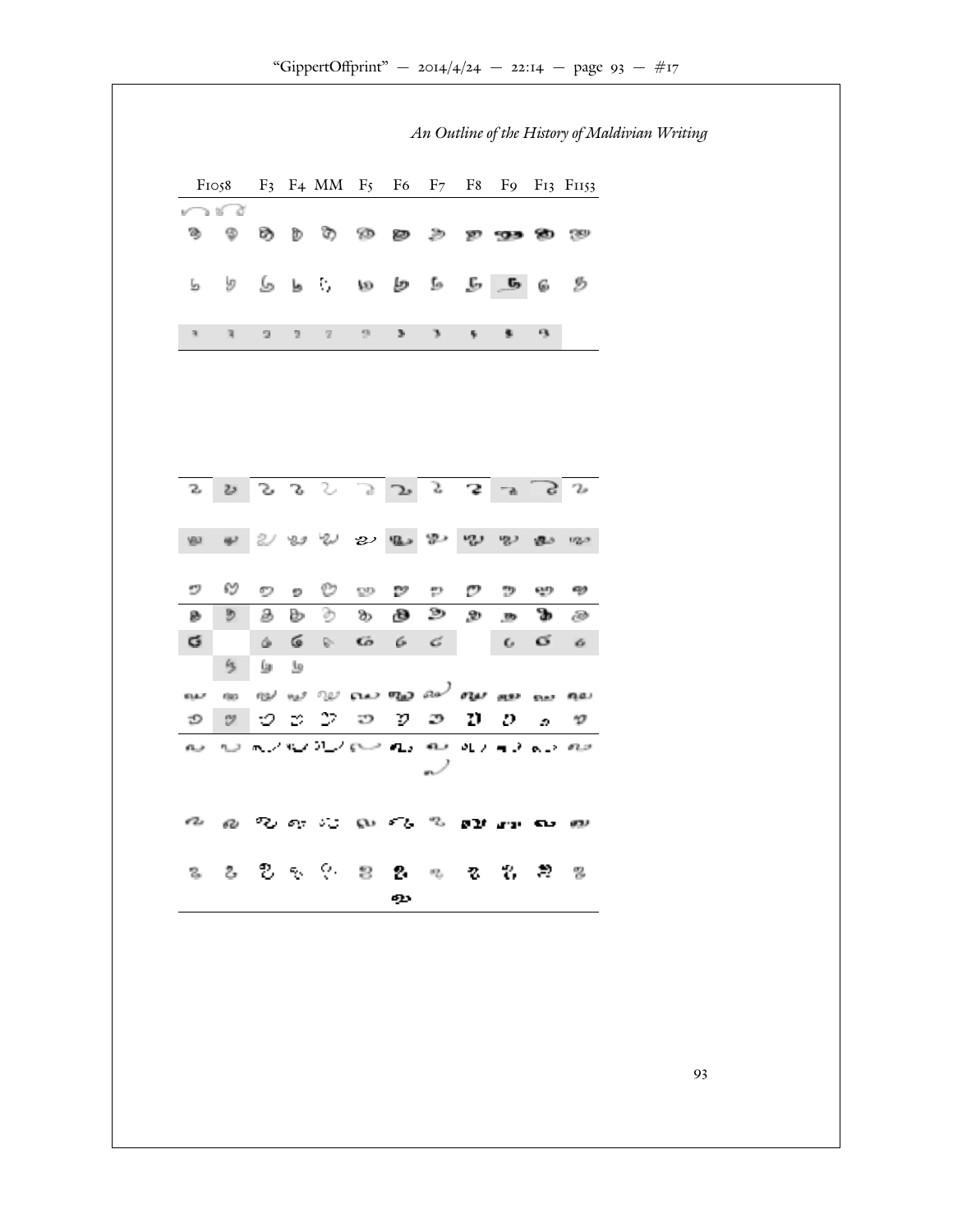|            | Skt. Dhiv. |      |      | PI SI $L - L L L L L F F$              |                                        |                       |    |     |        |                |     |
|------------|------------|------|------|----------------------------------------|----------------------------------------|-----------------------|----|-----|--------|----------------|-----|
| $\gamma a$ | (y)a       |      |      | ال ب                                   |                                        | வ் வுகை அவை க         |    |     |        |                |     |
| ra         | ra         |      | - 71 | ÷.                                     |                                        | ે ક                   | N  | ò   | 勘      | 71             | -73 |
| $l\alpha$  | la         | 1    |      | $\mathcal{R}^{\ast}$ , $\mathcal{L}$ , |                                        | $\mathcal{P}_1$ . Yes | Ľ, | Q.  | 92     | Y.             | ę.  |
|            |            |      |      | $\ddot{\textbf{c}}$                    | $\mathcal{F}_\mathrm{c}$               | $\sim 10$             | 77 | -2. | -2     |                | τt. |
| va         | va         |      |      |                                        |                                        |                       |    |     |        | ю.             |     |
| śa         |            |      |      | $\mathcal{L}_{\mathcal{A}}$            | やつねあ                                   |                       |    |     |        |                |     |
| șa         |            |      | - 18 | $E_{\rm D}$                            | 不移办                                    |                       |    |     |        | ۰ò             |     |
| sa         | ha, sa     |      | ie.  | $\langle \mathbf{S}^{(j)} \rangle$     |                                        | っしょうね                 |    | l‰. | ᢟ      | المراجع المورد |     |
| ha         |            | (11) |      |                                        | $\mathbb{D}$ . The set of $\mathbb{D}$ |                       |    |     | ပ္လာက္ | *ਾ ∵           |     |
|            |            |      | ë,   |                                        | る とうひえ                                 |                       |    |     |        |                | ٠.  |
| la         | la         |      |      |                                        |                                        |                       |    |     |        |                |     |
|            | za         |      |      |                                        |                                        |                       |    |     |        |                |     |

Table (continued).

a) Akṣaras for aspirates mostly occur in contrast with their "plain" equivalents. Thus we find  $k^b$  after k in the island name *Kakalos* appearing as kak<sup>b</sup>alos throughout in L (vs. *kakalos* in L  $\,$ );  $g^b$  after  $g$  in the king's name *Gaganāditya* (Skt. 'Sun of the Heaven(s)') spelled *gag<sup>h</sup>anādītya* (or *dītt<sup>h</sup>a*) throughout in the lōmāfanu's (L – ); masdidu, the older loan for 'mosque' (< Arab. masgid, vs. later miskit) often spelt  $mas(u)did^bu$ , sometimes also *mas(u)d<sup>h</sup>idu* (L and L); *Dambidu*, the name of an island reflecting Skt. Jambudvīpa, often spelled dabud<sup>h</sup>uvu or d<sup>h</sup>abuduvu (L) besides dabuduvu (L – ) and jabuduv-  $(L, L)$ ; the name of the caliph Abūbakr spelled abūb<sup>h</sup>akaru  $(L)$ ; or baibat- 'rice portion' (Skt. bhagabhakta-) spelled baib<sup>h</sup>at- alongside baibat- (L, L). Such constellations may also extend over word-boundaries as in the case of  $k\bar{a}purun$ 'infidels' (pl., < Arabic  $k\bar{a}$ fir) once spelled  $k^b$  *apurun* after the participle  $k\bar{i}$  'speaking' in L; the participle *tibi* 'being' spelled  $t^b$ *ibi*/*ī* after *matī* 'above' in L and *seriyātu* 'sharia (law)' in  $L$ ; or even, with a change of the stop involved, in sadulu 'rice' (MoDh. hañdū) once spelled sad<sup>h</sup>ulu after sadakā 'alms' (Arab. sadaqa) in L. Mere variation may also be the reason for *tibi* sometimes being spelled *tib<sup>h</sup>i* (L - ).

The use of the aspirate akṣaras in geminates may be regarded as a special outcome of the variation tendency, combinations such as  $t^{th}$  alternating with "plain"  $t$ t without any discernible rule in cases like *utt<sup>h</sup>ara* vs. *uttara* 'northern' (Sanskritism, vs. "pure"

The relationship with Skt. tandula- is unclear.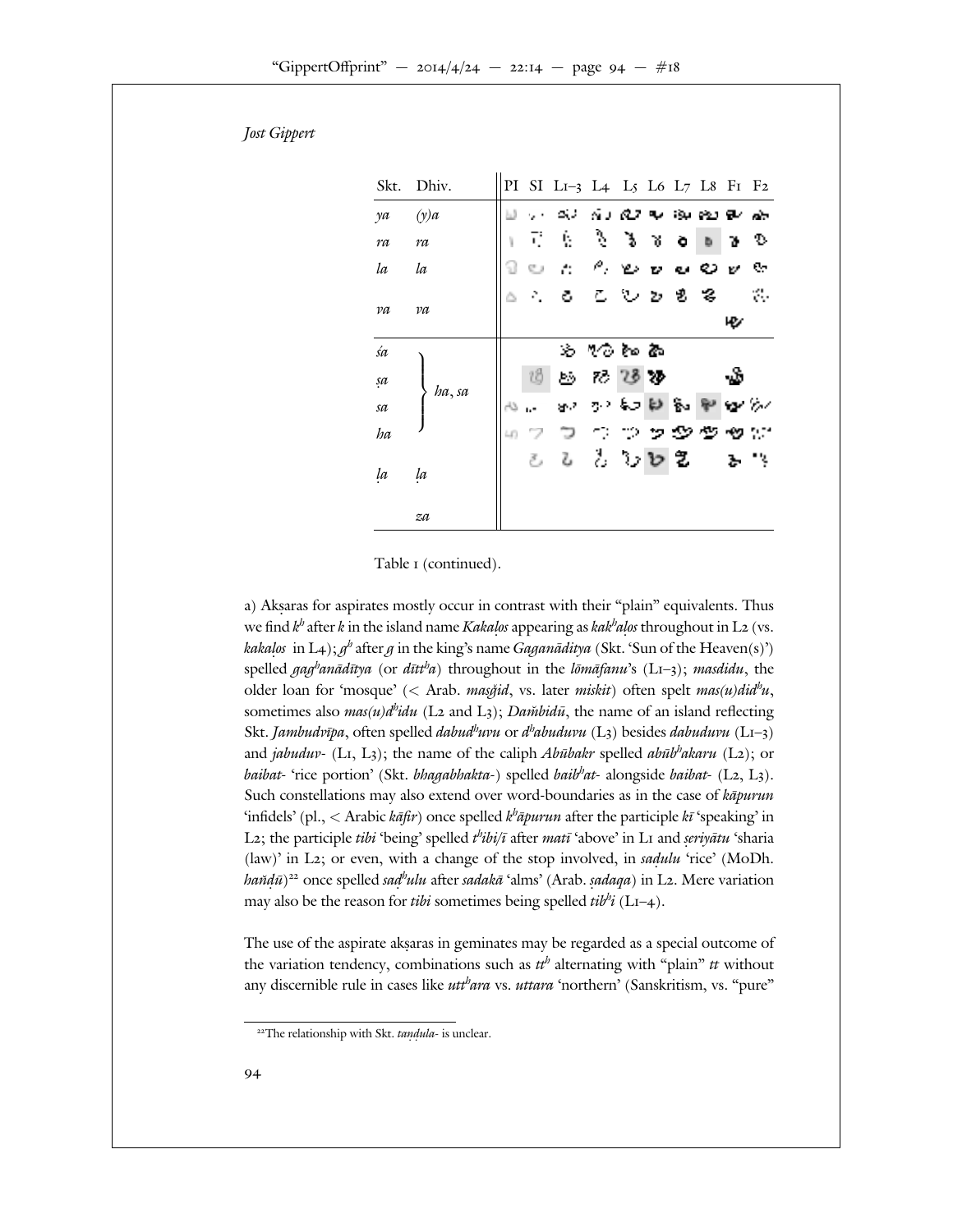

Dhiv. uturu;  $L -$ ,  $F$  etc.); or satt<sup>h</sup>a vs. satta 'seven' (Sanskritism, vs. "pure" Dhiv. hat(u); L, L). The combination  $tt^h$  is by far the most common of these "hybrid geminates". kk<sup>h</sup> appears only in family names with the element -kokka- (aiyadikokk<sup>h</sup>a, verukokk<sup>h</sup>a-, vs. poilukokka-; L), while the use of bbh is restricted to pūrbbha 'eastern' (Sanskritism, for pūrva) contrasting with pūrbba, pūrbya, pūrubva, and pūrvva in the *lōmāfanu*'s and *fatkolu*'s, and that of  $dd^b$ , to the Sanskritizing family name budd<sup>h</sup>adisiru(y)a (for \*budd<sup>h</sup>ād<sup>h</sup>isūrya-?) in L . The development of the t<sup>h</sup>-akṣara into a mere gemination marker is attested for the Middle Dhivehi period, in words like dakkai 'showing' (converb,  $<$  Skt. \*drakṣapayya) spelt daktʰai (F) or the island name Diggaru spelt digt<sup>b</sup>aru (MM).

The voiceless aspirate  $p^h$  is attested only once so far, in  $p^h$ atima, the name of a mosque in L ; this obviously represents Arabic Fātima, the name of the Prophet's daughter, with the noteworthy substitution of f not by  $p$ , as usual, but by the aspirate as its closest equivalent.

b) The confusion of aksaras for sibilants and  $h$  can easily be illustrated with examples such as Skt. senāpati 'army-leader' appearing as henevi (in henevi-ras, lit. 'army-leaderking', in L ) but also as *senevi*- (in *senevi-ras*- in L and L ) and, as a quasi-Sanskritism, c<sup>h</sup>enāpati in L . Similarly, Skt. śatru- 'enemy' occurs as satru-, sattru (in sat(t)rubaa 'fear

Cf. also ekusatt $^b a$  '2000' as a hyper-Sanskritism.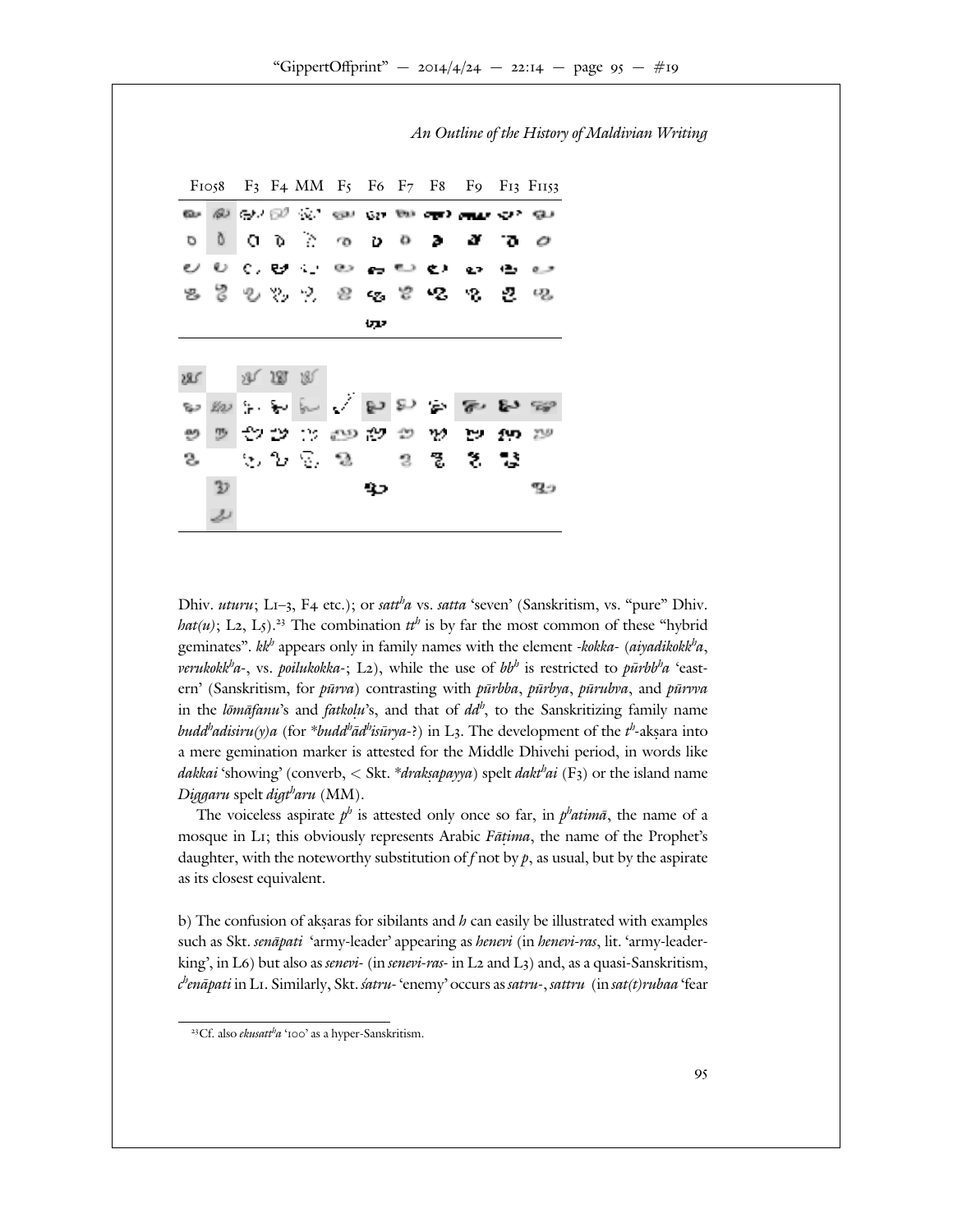of enemies' ~ Skt. *śatrub<sup>h</sup>aya*), and catru- (in catru-sangrasa L vs. sattru-sangraha L 'seizing of enemies' ~ Skt. \*s'atrusamgraha), while the MoDh term is haturu. The Skt. epithet *cakravarti*- 'emperor' appears as *śakkravartt<sup>h</sup>i* in L and sakryavartt<sup>h</sup>i in L, and the name of the *Sumeru* mountain, as *sumeru* in L but *sumeru* in L. equivalent of Skt. *di*s-'direction' appears in locative and ablative forms as *dise* (L – ), *dise* (L )  $d^b$  *ihe* (L ), and *disen* (L , L ), *disen* (L ),  $d^b$  *ihen* (L ); correspondingly, we have a locative *dese* ( $L -$  and  $L$ ) alongside an ablative *decen* ( $L$ ) of Skt. *desa* 'land'. For the interchangeability of d with j cf. the name of the *Buddha* which usually appears as bud(<sup>h</sup>)u (L, L etc.) but also as b<sup>h</sup>ujāi (comitative) in L vs. "regular" budāi (L, L ). The most complex permutation is found in an unexplained term which occurs in the spellings *ujic<sup>h</sup>isu* (L) and *udhisahi* (L) in connection with the Sumeru mountain and sūrya-raśmi- 'sun-beam' (śūryāiraśmi L; sūryainrasumi L).

c) The interchangeability of y-akṣaras with plain "vocalic" akṣaras is documented from the Sanskrit inscriptions on. Thus we find, within  $L$ , the word *avurodun* 'year(s)' (originally pl.; Skt. *samvatsara*, borrowed from a non-Insular Prakrit) spelled with both  $a$ - and y-aksaras side by side, without any context condition discernible (e.g. nuvavana avurodun vs. nuvavana  $(y)$ avurodun 'ninth year'). In a similar way, the word *alā* 'servant' (definite form) appears as *alā* and  $(y)$ alā side by side in the fatkolu of A.H.

, and uturu 'northern' (< Skt. uttara-) as uturu and (y)uturu side by side in L. It seems that only ya occurs after -i-akṣaras as in  $di(y)asin \ (<\ Skt.$  \*udaka-sīma-) 'water limit' (L; in F we read  $d^by$ ahin with a ligature); however, plain e and u may follow i as in lievv- 'writing' (causative, Skt. lik<sup>h</sup>apaya-; F ) etc. vs. li(y)evv- (F ) etc.

#### **The background of the** *Thaana* **script**

As was stated above, the invention of the *Thaana* script in the late the century brought about a radical change in Maldivian literacy as there was no more need then to cope with the redundant inventory of aksaras inherited from antique times. With its twentyfour distinct characters, *Thaana* is well suited to cover the basic phonemic distinctions of the modern language, and with its right-to-left directionality it can easily be mixed with passages written in Arabic script. However, the *Thaana* characters were neither derived from Arabic letters nor from *Dives akuru* akṣaras. Instead, it is clear at once

Attested in the Mahābhārata ( . . . a and elsewhere).

Cf.  $\acute{x}atru-nigraham$  in the Rāmāyana ( . . a). Note the hypercorrect spelling with -s- instead of -h- in  $L$  .

 $Cf.$  Fritz  $\cdot$  n.

Both times compounded with  $mand<sup>(h)</sup>$ āra, i.e. Skt. mandara-, the name of another mountain; cf. the compound sumerumalayamandarasadysi- in the Divyavadana ( . . ).

For sibilants in Arabic loanwords cf. Gippert b:

It is a mere guess to see a case form of udīcī 'northern' here (udīcīsu loc.pl.?).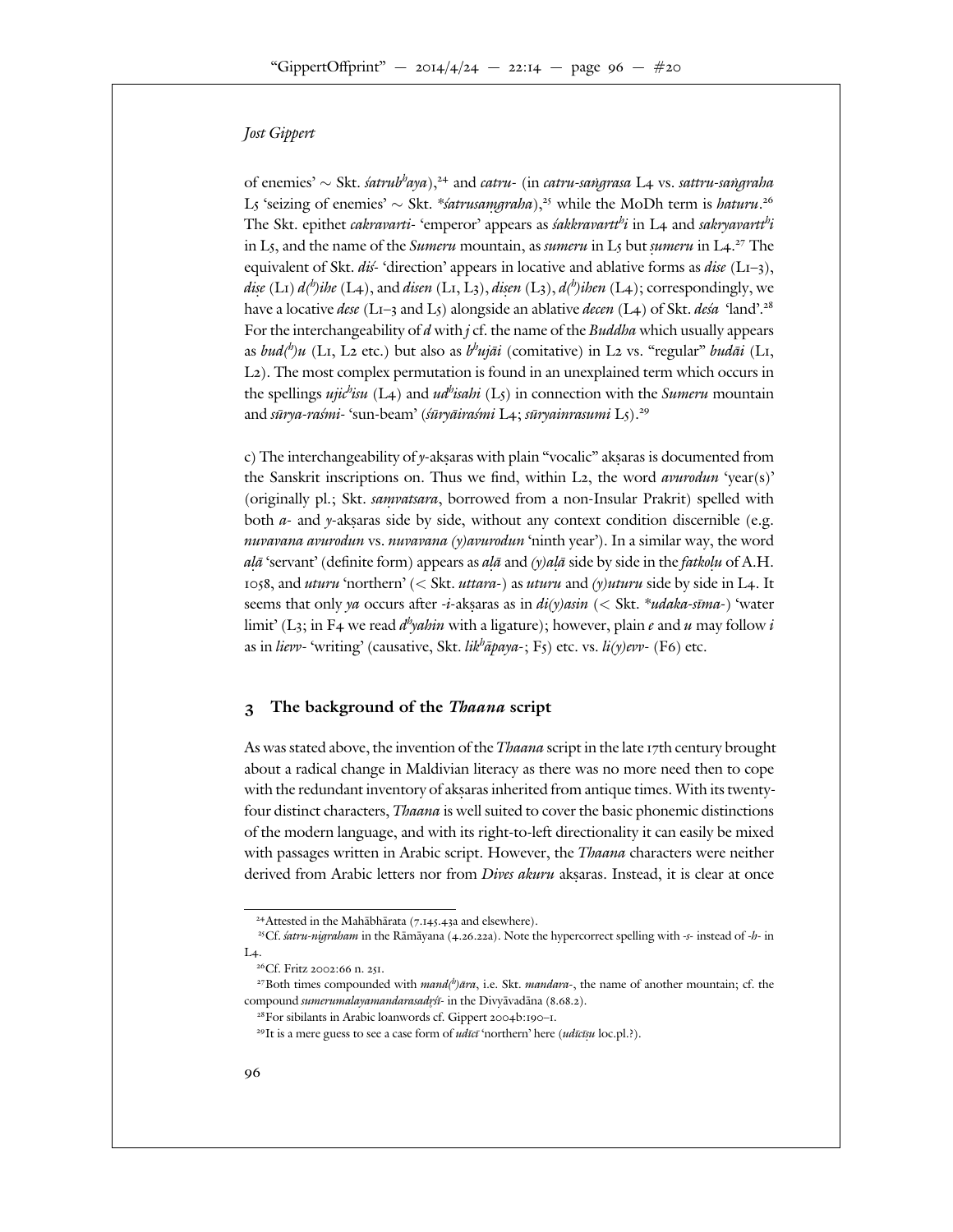(and has been observed before) that the first nine characters of the *Thaana* "alphabet" reflect the Arabic (or, rather, Persian) digits from to ; cf. Table :

| <i>Thaana</i> character $\ $ <b>/ / / / <i>/ v v</i></b> |  |             |    |           |     |  |
|----------------------------------------------------------|--|-------------|----|-----------|-----|--|
| Sound value                                              |  | $n \quad r$ |    | b l k ? w |     |  |
| Persian digit                                            |  |             | Ø. |           | ÷А, |  |
| Numeric value                                            |  |             |    |           |     |  |

| ank |
|-----|
|-----|

It seems not to have been noted that the next nine characters of the *Thaana* "alphabet" have a "numeric" source, too, viz. in the digits of *Dives akuru*. As a matter of fact, Dives akuru had inherited, together with its aksaras, a full set of one-digit numeric signs including zero, and at least two of the  $l\bar{\omega}$  ma $\bar{\omega}$  and  $L$  ) provide attestations for them. Comparing the digits as appearing in L with the *Thaana* characters from *m* to  $d$  as illustrated in Table  $\,$ , it is clear that the seventh item of the list was meant to be the character standing for retroflex  $n,$   $\bullet$  which is obsolete today; it was later replaced by palatal  $\tilde{n}$ ,  $\blacksquare$ , which is an obvious modification of the character for plain  $n$ ,  $\rightarrow$ , with an additional tail.

| Theono character $\mathcal{J}$ is $\mathcal{J}$ is $\mathcal{L}/\mathcal{E}$ in it.    |  |  |  |               |  |
|----------------------------------------------------------------------------------------|--|--|--|---------------|--|
| Sound value $\ m f \ d t \ L g$                                                        |  |  |  | $\tilde{n}/n$ |  |
| <i>Dives akuru</i> digit $\ \rightarrow$ 9 $\ \rightarrow$ <i>9</i> $\#$ <i>9</i> $\#$ |  |  |  |               |  |
| Numeric value                                                                          |  |  |  |               |  |

| ٦<br>И<br>Ł |  |  |  |
|-------------|--|--|--|
|-------------|--|--|--|

In a similar way, most of the remaining *Thaana* characters are likely to be secondary modifications. This is obvious, first of all, for  $p$  which consists of the f-character  $\blacksquare$ with an additional diacritic dot. It is also obvious for  $j =$  and  $c = d$  which are built upon  $d \rightarrow$  and  $t \rightarrow$  with the same additional tail as in  $\tilde{n}$ . The same tail can further be seen in  $z =$  and  $t \equiv$  if they rely upon  $r =$  and  $b =$ . In the case of  $r$  and  $z$ , this may be a calque of the Arabic script where the latter is derived from the former (with a dot, cf.  $\Box$  vs.  $\Box$ ), while the formation of  $t$  from  $b$  may simply be due to the fact that  $b$ follows r in the alphabet just as  $f(\gt p)$  is followed by  $d(\gt j)$ . Only for y,  $\Rightarrow$ , no such

 $Cf. Gippert$  :  $-$ 

Mostly in numbering the individual plates of the copper plate grant.

Note that the digit ' ' occurs in mirrored form, too ( ).

Many other characters are used with diacritic dots in the transcription of Arabic words; cf. Fritz  $\qquad \qquad$